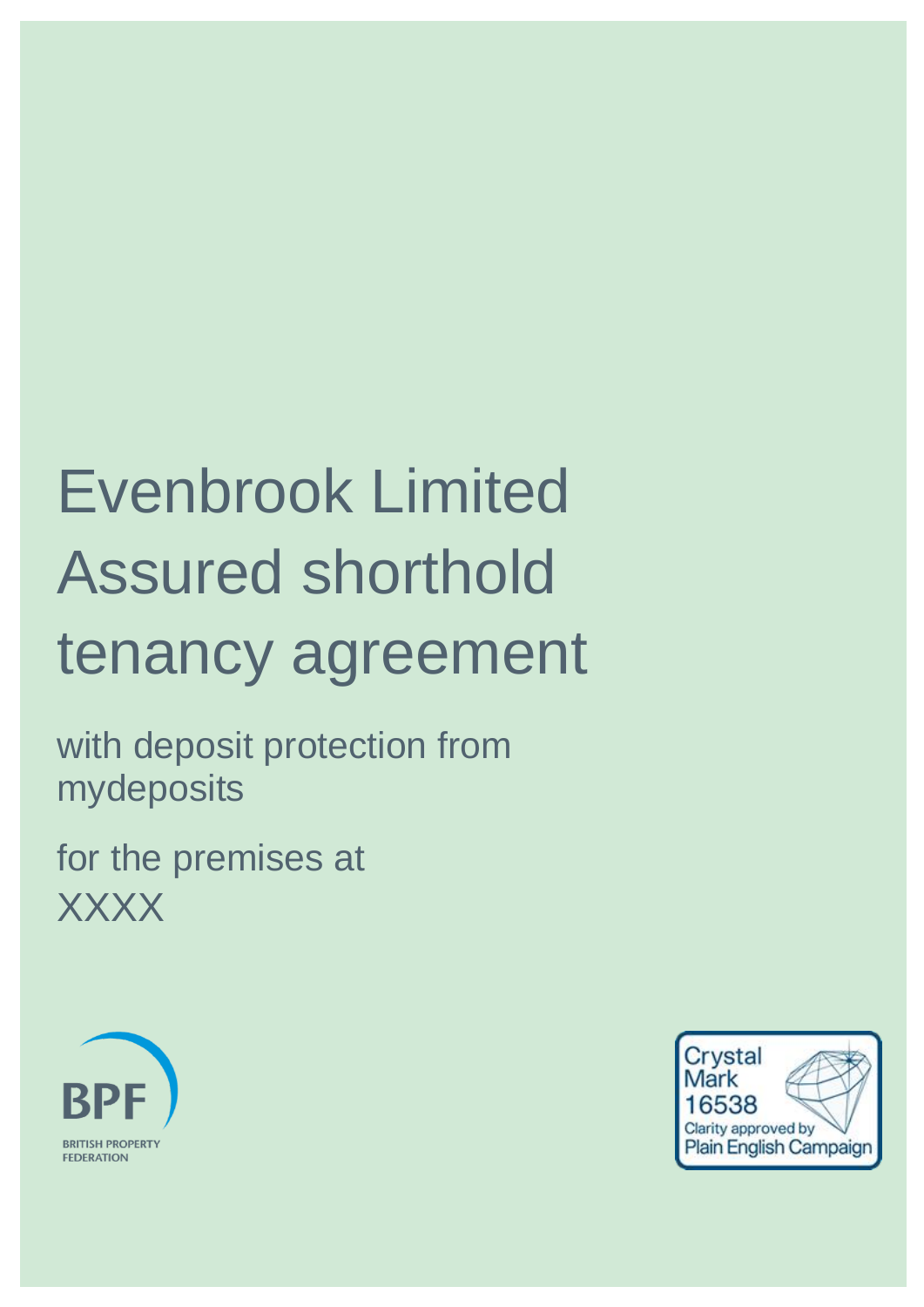### **Contents**

**This agreement sets out the conditions of your tenancy. You should read it carefully to make sure it includes everything you need to know and nothing that you are not prepared to agree to. If you are not sure about something in this agreement, you should get independent legal advice before you sign it.**

The agreement has been written in accordance with the Plain English Campaign's Crystal Mark scheme, although sections H and J and the attachments have not.

Your landlord will probably print out two copies of this agreement for you both to sign - one for you to keep (known as the 'original') and the other for the landlord to keep (known as the 'counterpart').

This agreement is in ten parts. Each part contains numbered sentences known as clauses. Each clause has a heading which describes what that clause refers to.

| Part |                                                                                      | Page |
|------|--------------------------------------------------------------------------------------|------|
|      |                                                                                      |      |
| A    | <b>Definitions</b>                                                                   |      |
| B    | Main terms of this agreement                                                         |      |
| C    | Signatures                                                                           | 5    |
| D    | General clauses                                                                      | 6    |
| Е    | Tenant's responsibilities                                                            |      |
| F    | Landlord's responsibilities                                                          | 14   |
| G    | Inventory and the condition of the property                                          | 16   |
| Н    | Protecting your deposit                                                              | 17   |
|      | Ending the tenancy                                                                   | 18   |
| J    | Special terms for the tenancy                                                        | 20   |
|      | Attachment 1- Regulations for the shared areas of the building if you live in a flat |      |

Attachment 2- Guarantor addendum

#### **Conditions of use of this agreement**

This tenancy agreement has been created using the British Property Federation's assured shorthold tenancy agreement software.

British Property Federation tenancy agreements are legal documents that will have a binding effect and are only intended for use in relation to property in England and Wales. In producing them, we have tried to cover most common circumstances and conditions. However, how appropriate they are will depend on your property's specific circumstances and your requirements as a landlord. You may wish to take legal advice on the suitability of the documents to your individual circumstances.

British Property Federation and its staff can not accept any liability arising from the use of the tenancy agreement software to create this document or from the contents of this document as created.

The British Property Federation owns the copyright rights to the agreement creation software, the format of this document and the document's contents. You may copy this document for your own, and your tenant's, use but you must not sell or licence the document or its contents.

By creating this document, you (the person or company identified as the 'landlord' on page 4) agree to abide by these conditions.

British Property Federation St Albans House, 5th Floor, 57-59 Haymarket, London, SW1Y 4QX Tel: 020 7828 0111, www.bpf.org.uk Registered in England and Wales, number 778293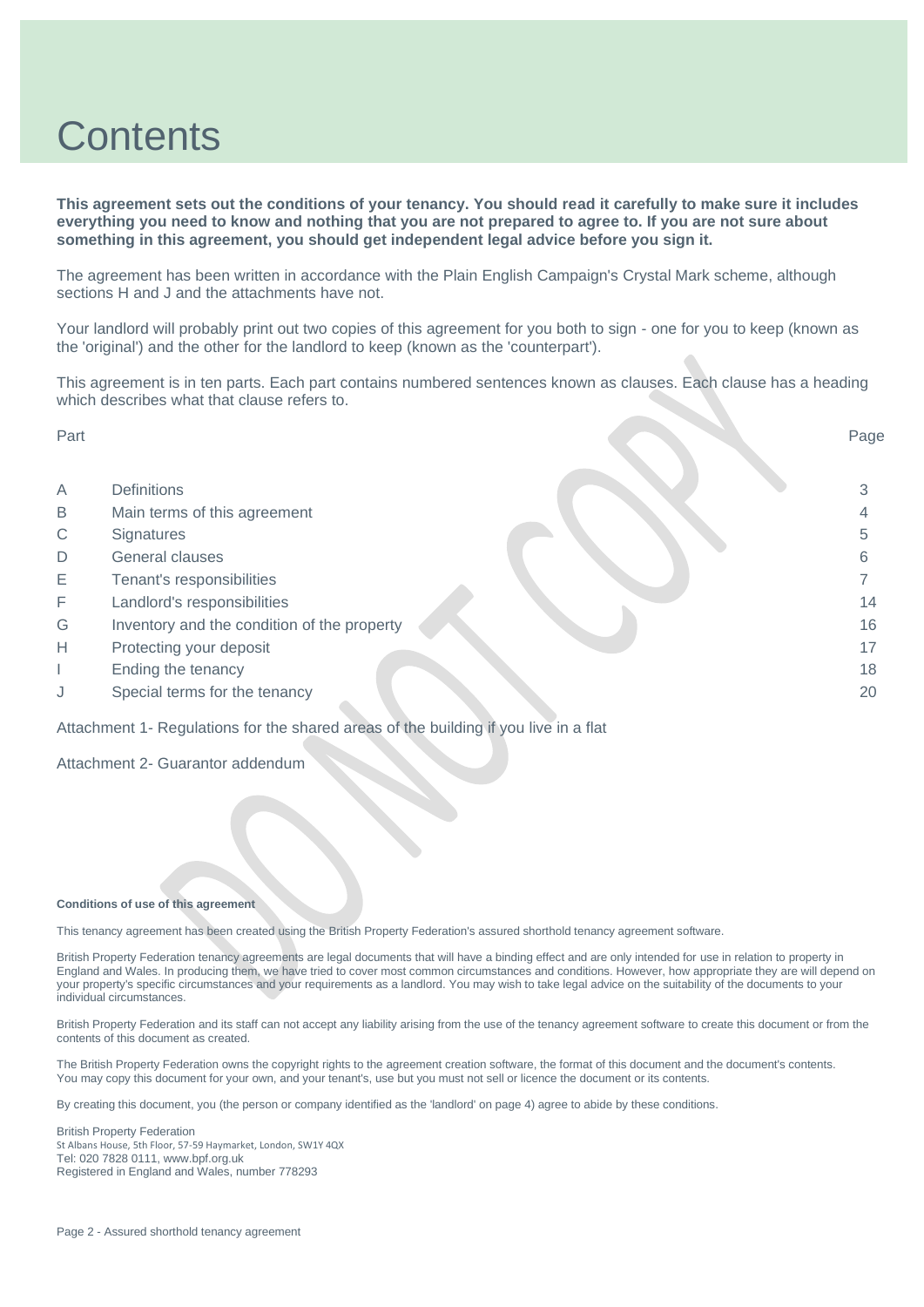# A Definitions

We need to use some legal terms in this tenancy agreement. By providing this list of definitions we aim to help explain some terms that you may find in this tenancy agreement.

| <b>Term</b>                                   | <b>Meaning</b>                                                                                                                                                                                                                                                                                                                                                                                                                                                                                                                                                                                                                          |
|-----------------------------------------------|-----------------------------------------------------------------------------------------------------------------------------------------------------------------------------------------------------------------------------------------------------------------------------------------------------------------------------------------------------------------------------------------------------------------------------------------------------------------------------------------------------------------------------------------------------------------------------------------------------------------------------------------|
| The premises                                  | This includes any parts of the house or flat, gardens, paths, fences, boundaries or other outbuildings<br>or parking spaces that belong to us and form part of the tenancy. When the tenancy is part of a larger<br>building, the premises include the right to use shared access and other similar facilities.                                                                                                                                                                                                                                                                                                                         |
| The building                                  | If the premises are part of a larger building, such as a flat in a block of flats, this term means that<br>building and any of its grounds.                                                                                                                                                                                                                                                                                                                                                                                                                                                                                             |
| Landlord, we, us                              | This includes the person or people who own the premises. This gives us the right to take back the<br>premises at the end of the tenancy.                                                                                                                                                                                                                                                                                                                                                                                                                                                                                                |
| Tenant, you, your                             | This includes anyone who is entitled to use the premises under the terms of the tenancy. If this is a<br>joint tenancy you are all responsible (separately and jointly) for the tenants' responsibilities. This is<br>known as joint and several liability (see below).                                                                                                                                                                                                                                                                                                                                                                 |
| Joint and several<br>liability                | Joint and several liability means that both individually and jointly all of the tenants are individually and<br>jointly responsible for paying rent and for all other tenants' responsibilities during the tenancy.                                                                                                                                                                                                                                                                                                                                                                                                                     |
| Guarantor                                     | This is someone who agrees to meet your responsibilities under this tenancy agreement if you do not<br>keep to them (for example, paying your rent).                                                                                                                                                                                                                                                                                                                                                                                                                                                                                    |
| The term of the<br>tenancy                    | How long the tenancy lasts as set out in this agreement and shown in clause B4.                                                                                                                                                                                                                                                                                                                                                                                                                                                                                                                                                         |
| Deposit                                       | The money you give our managing agent in case you fail to keep to any of the terms of this<br>agreement. This money will be protected in a deposit scheme approved by the Government. Either we<br>or the agent will hold the money during the tenancy or we will send it to one of the three Government<br>deposit schemes to hold during the tenancy (see below). The maximum deposit we can take is<br>limited by law. Where the annual rent is less than £50,000 per annum, the maximum tenancy<br>deposit allowed is five weeks. Where the annual rent is equal to or greater than £50,000, up to six<br>weeks deposit is allowed. |
| Stakeholder for<br>deposit                    | We or the managing agent can only take money from your deposit at the end of the tenancy if you<br>agree, or unless the ICE (see below) or another organisation for the relevant scheme decides<br>otherwise.                                                                                                                                                                                                                                                                                                                                                                                                                           |
| Contents                                      | Any of our furniture, furnishings, carpets, sanitaryware (toilet bowls, cisterns, baths, basins, showers<br>and other fittings), decorative features, electrical equipment, other equipment or any floor, ceiling or<br>wall including anything listed in any inventory we supply (see below).                                                                                                                                                                                                                                                                                                                                          |
| Our permission                                | If the agreement states you need our permission to do something, you must ask us to give you our<br>permission in writing to avoid misunderstandings later.                                                                                                                                                                                                                                                                                                                                                                                                                                                                             |
| Inventory and<br>condition of the<br>property | The document we have had prepared showing details of our fixtures, fittings, furnishings, equipment<br>and so on, including the condition of the premises in general. We will rely on the inventory at the end<br>of the tenancy to assess any damage (other than reasonable wear and tear), so you should check it<br>carefully at the start of the tenancy.                                                                                                                                                                                                                                                                           |
| <b>ICE</b>                                    | The independent case examiner for the deposit schemes approved by the Government.                                                                                                                                                                                                                                                                                                                                                                                                                                                                                                                                                       |
| mydeposits                                    | mydeposits - the deposit scheme we have selected for this tenancy.                                                                                                                                                                                                                                                                                                                                                                                                                                                                                                                                                                      |
| Managing agent                                | The agent we ask to manage the premises and tenancy on our behalf.                                                                                                                                                                                                                                                                                                                                                                                                                                                                                                                                                                      |
| Month                                         | One 'calendar' month (for example, January, February and so on), not just four weeks.                                                                                                                                                                                                                                                                                                                                                                                                                                                                                                                                                   |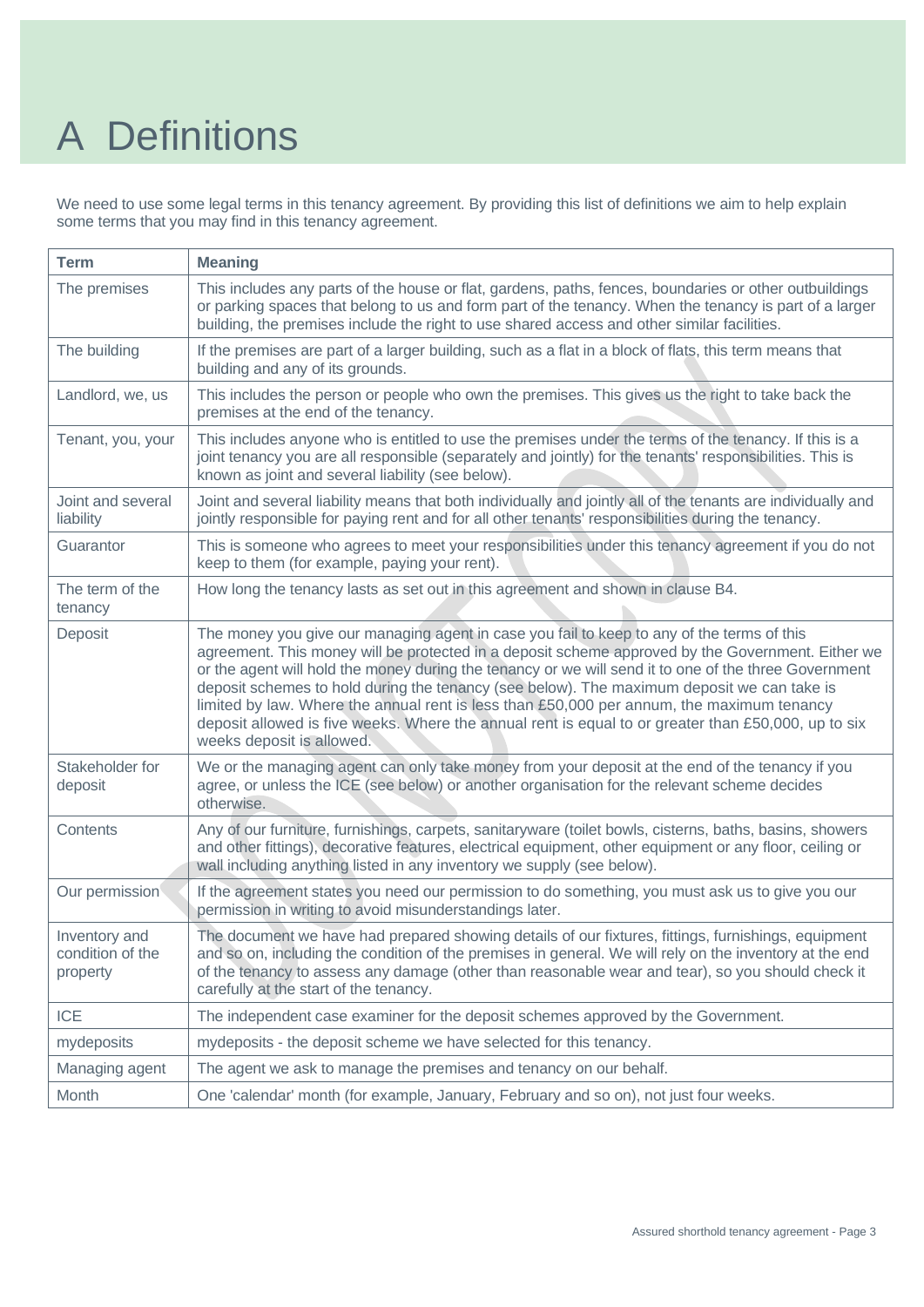### B Main terms of this agreement

1. Date on which the agreement is made: XXXX

| 2. | The people involved:         |                   |                                                                                   |
|----|------------------------------|-------------------|-----------------------------------------------------------------------------------|
|    | 2a                           |                   | Us (the landlord): Evenbrook Limited                                              |
|    |                              | Address:          | <b>Brecon House</b><br><b>Browns Green</b><br><b>Birmingham</b><br><b>B20 1FE</b> |
|    | 2 <sub>b</sub>               | You (the tenant): | <b>XXXX</b>                                                                       |
|    |                              | Address:          | <b>XXXX</b>                                                                       |
|    |                              |                   | <b>XXXX</b>                                                                       |
|    |                              |                   | <b>XXXX</b>                                                                       |
|    |                              |                   | <b>XXXX</b>                                                                       |
|    |                              |                   |                                                                                   |
| 3. | The premises (full address): |                   | <b>XXXX</b>                                                                       |
|    |                              |                   | <b>XXXX</b>                                                                       |
|    |                              |                   | <b>XXXX</b>                                                                       |
|    |                              |                   | <b>XXXX</b>                                                                       |
| 4. | The term of the tenancy:     |                   |                                                                                   |
|    | Beginning on:                |                   | <b>XXXX</b>                                                                       |
|    | Ending on:                   |                   | <b>XXXX</b>                                                                       |
| 5. | The rent:                    |                   | £ XXXX every month                                                                |

You must pay the rent on the first day of every month (to cover the month ahead) for the term of the tenancy. You must pay the rent to our bank by standing order.

### 6. The deposit

You must pay a deposit of **£0.00** when you sign this agreement (or before, if we have asked you to). We or our managing agent will hold your deposit. Any interest on it will be paid to us.

| 7. | Our managing agent's name:<br>Address: | <b>Evenbrook Limited</b><br><b>Brecon House</b><br><b>Browns Green</b><br><b>Birmingham</b><br><b>B201FE</b> |
|----|----------------------------------------|--------------------------------------------------------------------------------------------------------------|
| 8. | Guarantor's name:                      | <b>XXXX</b>                                                                                                  |
|    | Address:                               | <b>XXXX</b>                                                                                                  |
|    |                                        | <b>XXXX</b>                                                                                                  |
|    |                                        | <b>XXXX</b>                                                                                                  |
|    |                                        | XXXX                                                                                                         |

Page 4 - Assured shorthold tenancy agreement.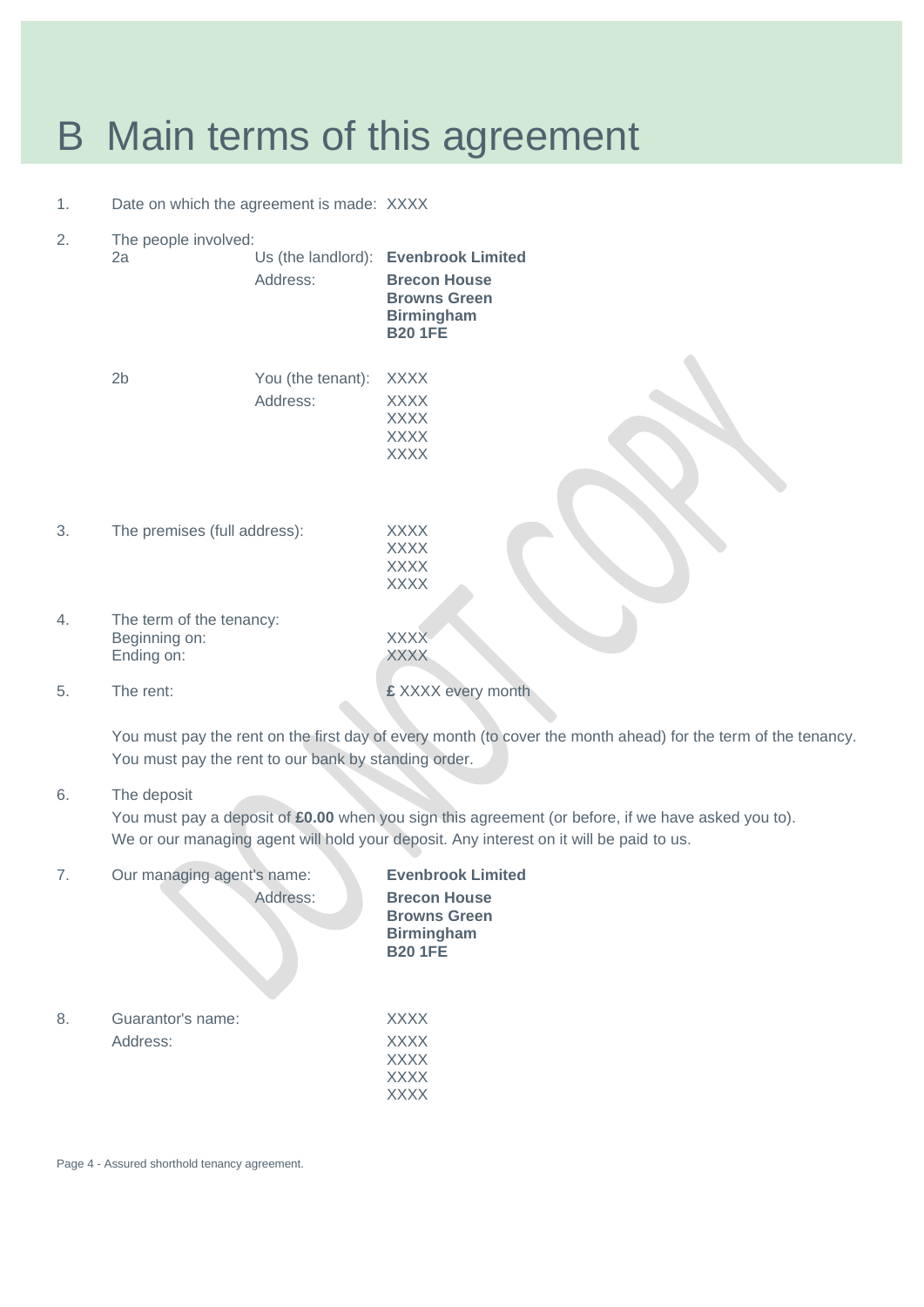# C Signatures

Your landlord will probably print out two copies of this agreement for you both to sign – one for the landlord to keep (known as the 'counterpart') and the other for you to keep (known as the 'original').

**Important - by signing this agreement, you agree that you have read and accept the full conditions of your tenancy.**

The clauses in part B on page 4 set out the rent you have agreed to pay and the length of the tenancy, our (as the landlord) and your (as the tenant) details, the premises this agreement applies to and the deposit you have agreed to pay.

The clauses in parts C to I set out your and our responsibilities under this agreement.

By law, you must keep to the terms in this tenancy agreement once you and we have signed and dated both parts of the agreement (see clause B1).

Our signature (the landlord or agent on their behalf)

XXXXXXXXXXXXX

.................................................

Your signature (the tenant)

XXXXXXXXXXXXX .................................................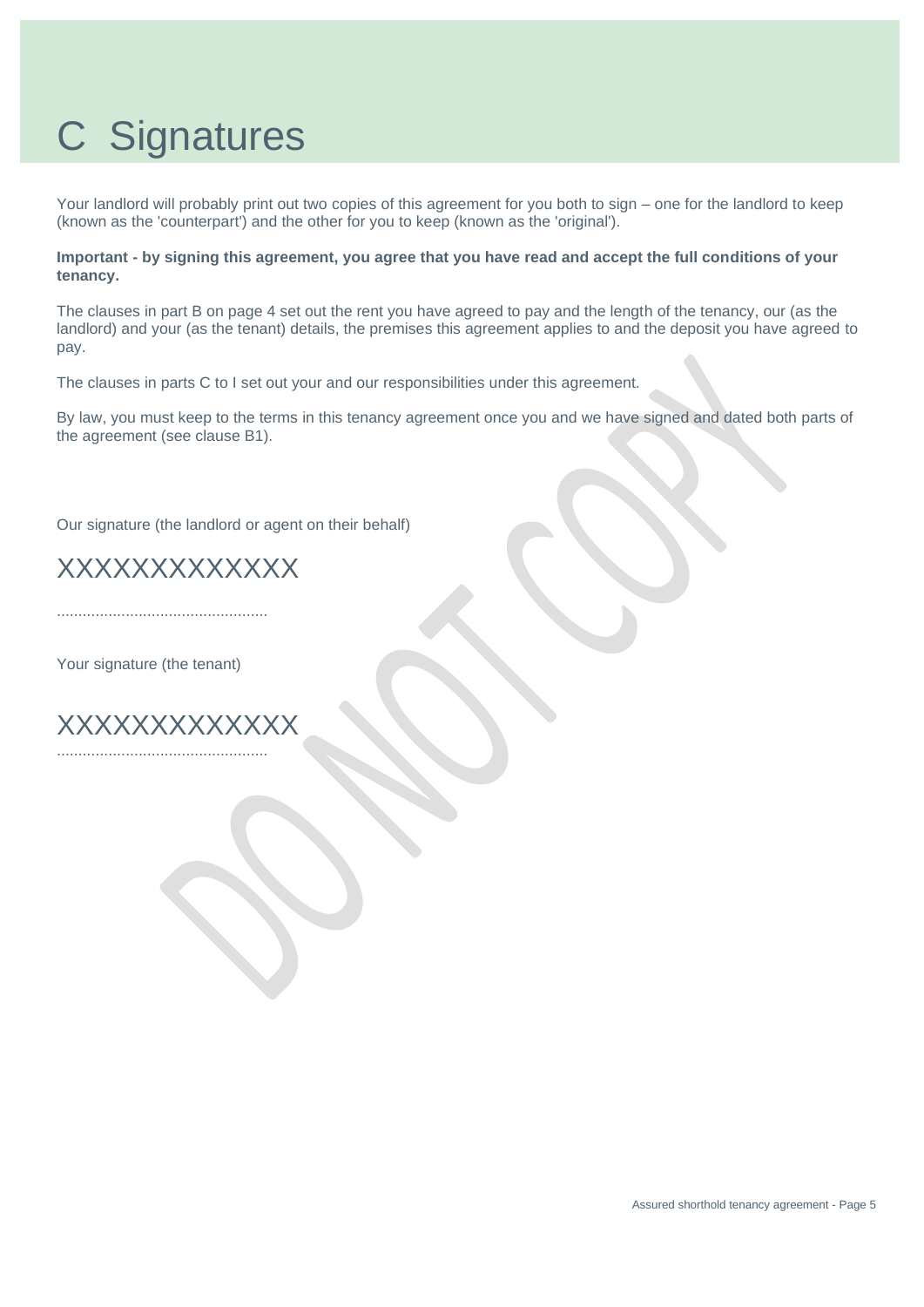### D General clauses

#### 1. **Housing Act 1988**

This agreement is for an assured shorthold tenancy as defined in Section 19A of the Housing Act 1988 as amended by the Housing Act 1996. Section 21 of this Act sets out the conditions under which we can take the property back.

#### 2. **Our address for serving notices**

Section 48 of the Landlord and Tenant Act 1987 says we must give you an address where you can serve a notice (or notices) on us if you need to in relation to this agreement. Please use our managing agent's address shown in clause B7 on page 4, or our address in clause B2a if we do not use a managing agent.

#### 3. **Serving notices properly**

If either we or you serve a notice under this agreement, we will treat it as being served properly if it is delivered by hand or sent by recorded or registered delivery or by first class post. We will assume it has been received two working days after the date it was posted. However, if it is delivered by hand before 5pm, it will be treated as being served on the next working day. If a notice is not served properly it will not be valid.

#### 4. **Data protection and privacy**

We process and retain certain personal information that you have provided to us for the purpose of managing this agreement. From time to time we may pass any or all of that personal information on to third parties who may carry out specific work on our behalf for processing. Full details of the personal information we hold, why we hold that information, how long it is held for and with whom that information is shared are confirmed in our privacy policy, and will be held in accordance with data protection laws.

In the event that we require your consent to process and retain any of your personal information we shall seek your written permission to do so separately.

In terms of the EU General Data Protection Regulation 2016/6769 (hereinafter "GDPR") you are entitled to request and inspect personal information of yours that we hold. Should you wish to inspect any of your personal information that we hold, you have the right to request sight of this data, provided it is done in writing and detail the specific information that you are seeking. Please use our address in clause B2a.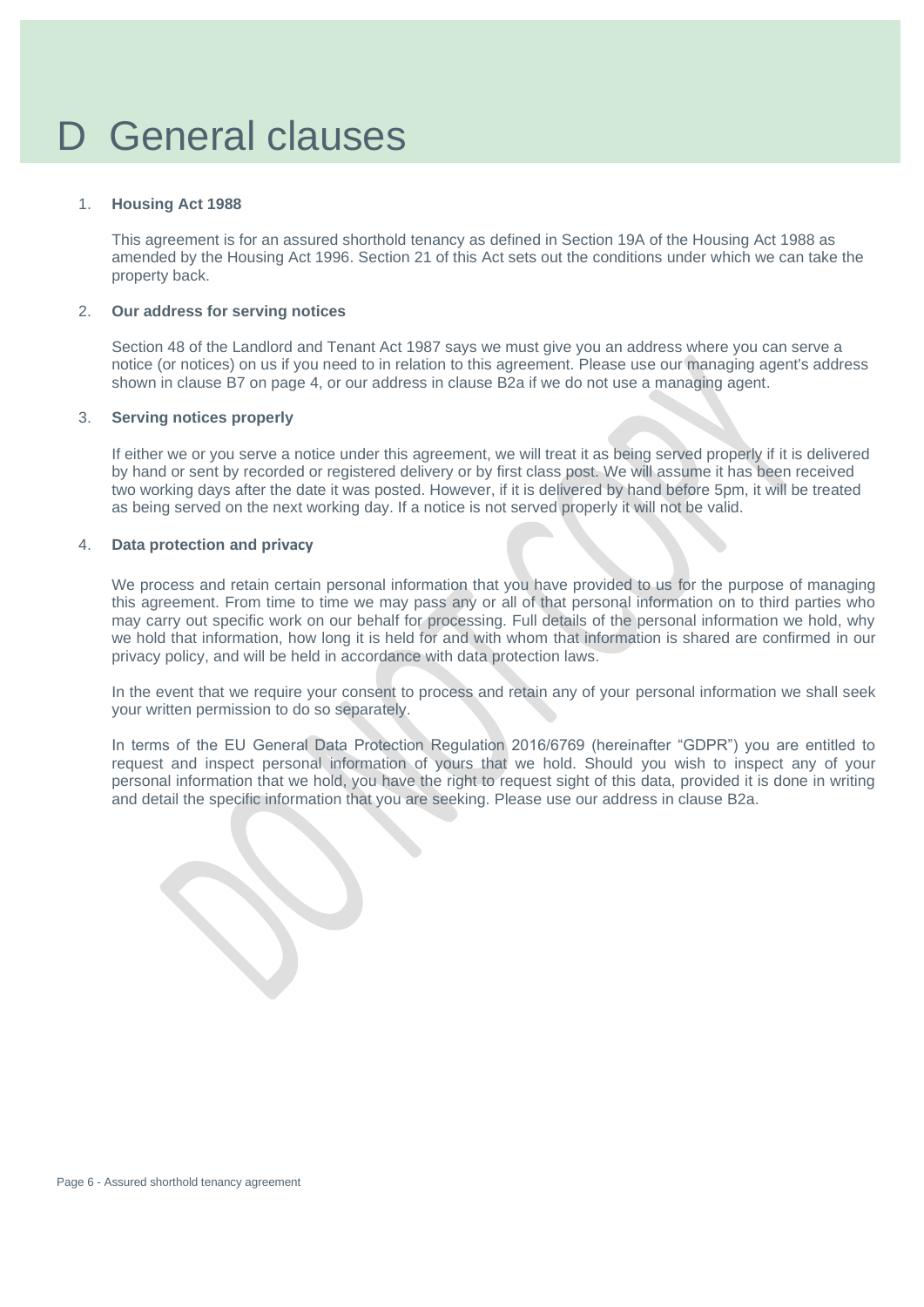# E Your responsibilities

You agree to the following:

#### 1. **Rent**

To pay rent as set out in clause B5.

#### 2. **To pay interest if you pay your rent late**

To pay interest at 3% above the base rate of the Bank of England (which we work out each day) on any rent you owe which is more than 14 days late. You will pay interest from the day after you should have paid the rent for each full day until the rent is paid.

#### 3. **Not to withhold rent**

Not to withhold your rent or any other amounts due under this agreement just because we or our managing agent are holding your deposit.

#### 4. **Council tax**

To register with the council tax department or any other relevant office of the local authority to pay council tax for the term of the tenancy.

#### 5. **Transfer and pay gas, water, electricity and phone charges**

You must register (in your name) with gas, electricity, water and phone companies (and sewerage companies, where this applies) and pay all charges for these services for the term of the tenancy. When your tenancy ends, you must arrange for the utility companies to take final meter readings for these services but do not ask the companies to cut the supply off.

#### 6. **Changing suppliers or installing payment meters**

You must not install any coin operated, prepaid card or key operated meters at the premises. If you decide to change gas, electricity or water suppliers you must let us or our managing agent know.

#### 7. **TV licence**

You must pay the TV licence, cable television or satellite television charges (if you have any of these) for the term of the tenancy.

#### 8. **Cleaning windows**

You must clean, or have cleaned, all the windows you can reasonably reach on the premises (inside and out) at least once a month and within the last 14 days of the end of the tenancy.

Assured shorthold tenancy agreement - Page 7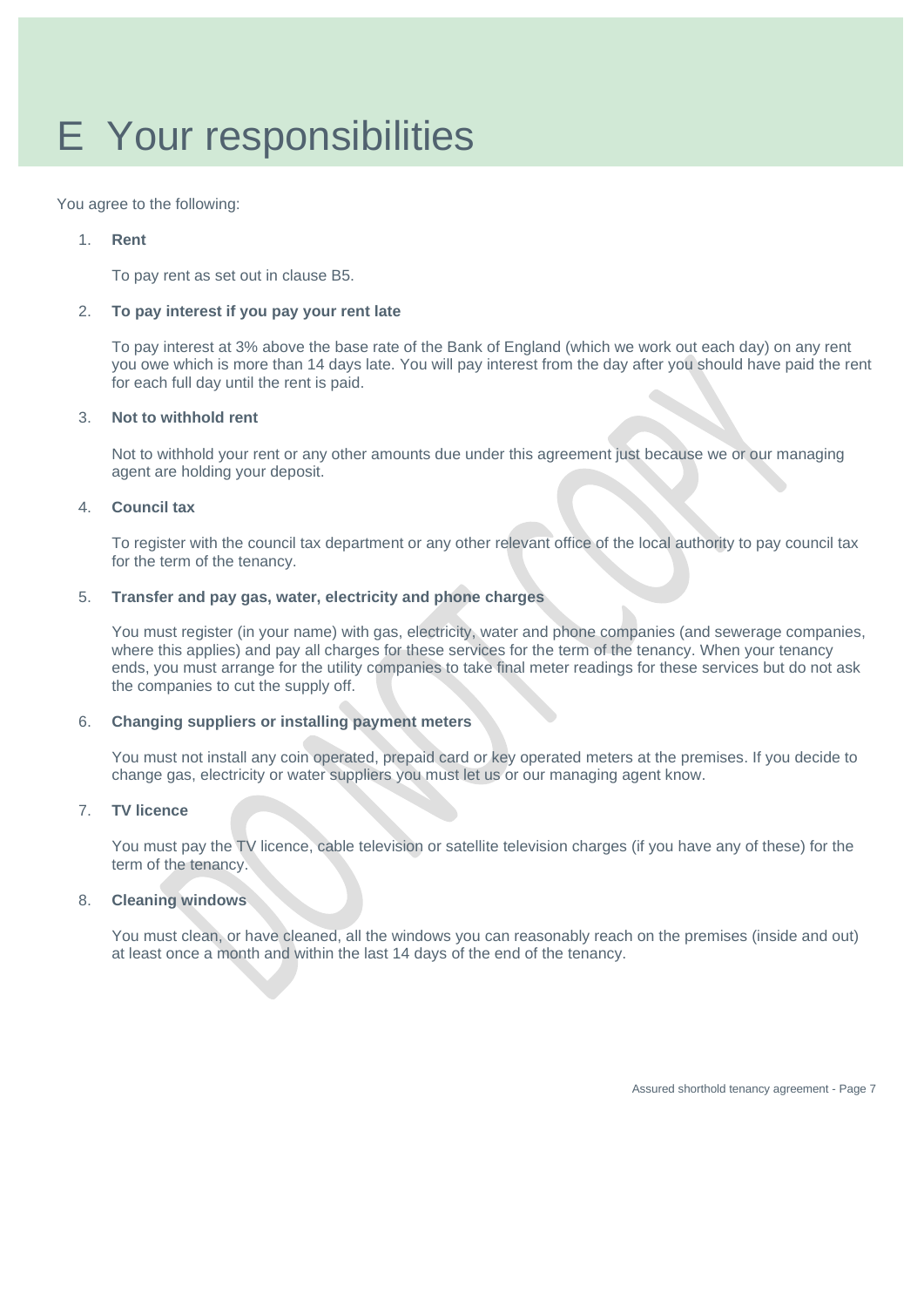#### 9. **Replace broken glass**

You must, as soon as possible, replace and pay for, all broken glass if the breakage was your or a visitor's fault.

#### 10. **Replace light bulbs**

You must replace all fuses, bulbs and fluorescent tubes when you need to and make sure that all light bulbs and fluorescent tubes work at the end of the tenancy.

#### 11. **Taking care of the premises**

You must keep the inside of the premises and all fixtures and fittings in good and clean condition (this does not include reasonable wear and tear).

#### 12. **Drains**

You are responsible for unblocking and keeping all gutters, sewers, drains, toilet bowls, cisterns, basins, baths, showers, water pipes and ducts (and other fittings you have reasonable access to) free from blockages.

#### 13. **Qualified contractors**

You must use an appropriately qualified contractor to carry out any of your responsibilities to repair or maintain the premises. This particularly applies to clauses E8, E9 and E12 if the repair and maintenance might need specialist equipment for safety reasons.

#### 14. **Report faults**

You must tell us as soon as possible and in writing about any repairs or faults we are responsible for. You may be legally responsible for any loss or costs which are as a result of a repair or fault you do not tell us about.

#### 15. **Allow us access to your home**

- a. During the tenancy we may need to access your home. We must give you at least one working day's notice (except in an emergency) and take account of your reasonable objections. You must allow us or our employees into the premises to:
	- **■** inspect the condition of the premises:
	- carry out repairs or alterations to the premises or the premises next door;
	- **.** during the last two months of the tenancy show the premises to possible new tenants or someone who wants to buy the premises;
	- carry out any other reasonable activity, including selling the premises, building work or raising a mortgage on the premises; and
	- carry out our legal responsibilities as the landlord.
- b. If after an inspection under clause E15a above we serve a notice of disrepair on you, you must carry out the work shown in the notice within one month of us serving the notice on you. If you do not do the work within that month to make the repair we may enter the premises and carry out the work for you. Where we do this we will provide evidence of the cost of the work we charge you in writing.

#### 16. **Regulations for shared areas**

You must keep to the regulations for managing the shared areas of any building you live in with other people. We have attached a copy of the common regulations to this agreement.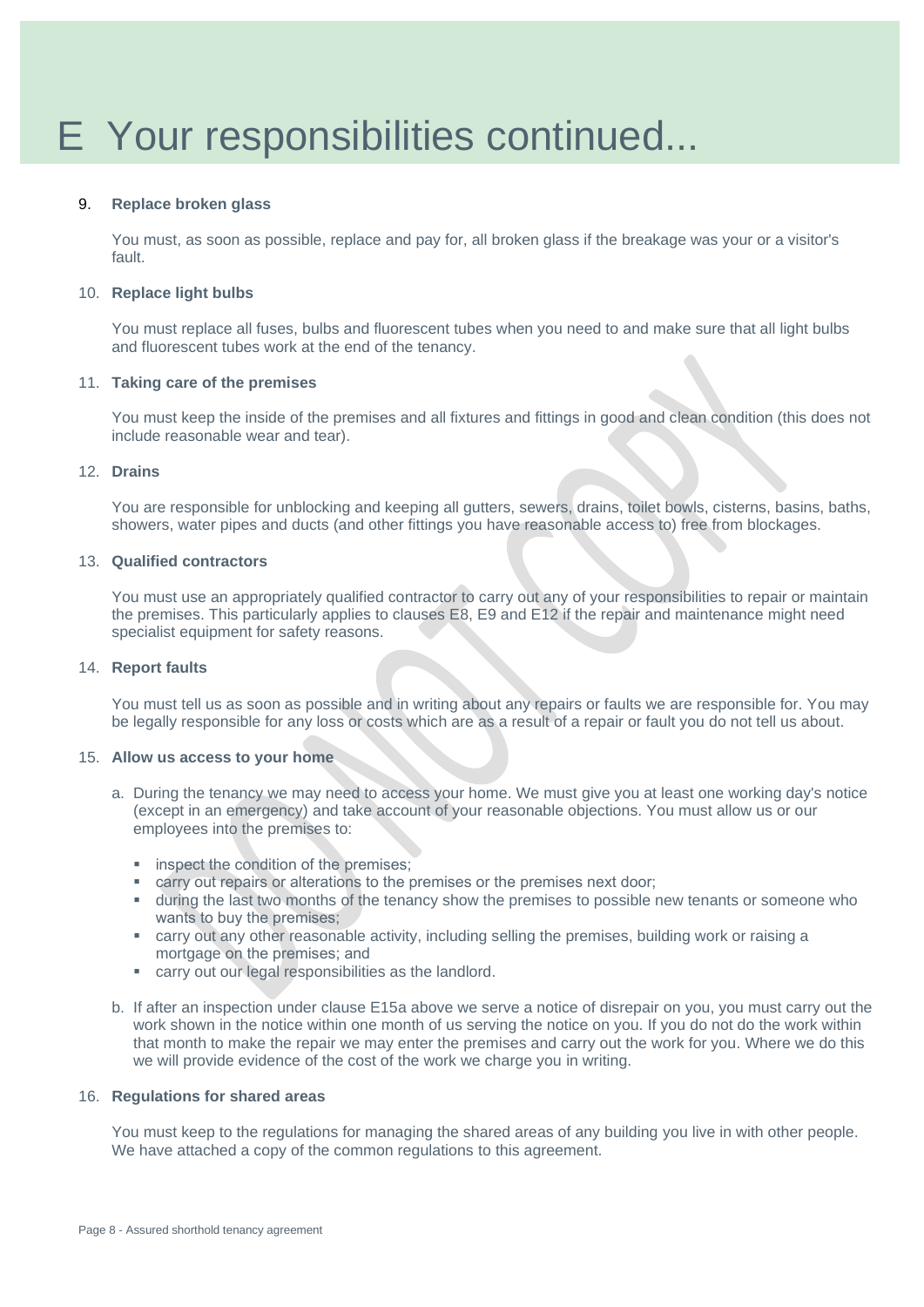#### 17. **Not overload electrical circuits**

You must not overload the electrical circuits by using inappropriate multi-socket electrical adaptors or extension cables when connecting appliances to the mains.

#### 18. **Check smoke alarms**

You must regularly test any smoke alarms (which use batteries) fitted in the premises and replace any battery in an alarm which you find is not working. You must let us know as soon as possible if the alarm does not work after you fit a new battery.

#### 19. **Prevent condensation**

You must take reasonable care to heat and ventilate the premises to help prevent condensation. If there is condensation, you must wipe it down and clean any surfaces when necessary to prevent mould building up or damage to the premises and its fixtures and fittings.

#### 20. **Rubbish and storage**

You must remove all rubbish from the premises by putting it in black bin bags in the dustbin or the large waste container provided outside and put it out to be collected on the relevant days.

#### 21. **Parking**

If you rent a specific car parking space or garage as part of this tenancy, you must only park in that space and not store, keep or park any boat, caravan or commercial vehicle on it or on any shared car park.

#### 22. **Garden**

If you have a garden, you must keep it clean and tidy, including cutting the grass and lawns regularly, and not dig up or cut down any trees, shrubs, or bushes unless you have our or our managing agent's permission in writing first. You must also keep the patio areas (if you have any), paths, garden areas, lawns, flowerbeds, shrubs or bushes and borders (if you have any) as tidy and free of weeds as they were at the start of the tenancy.

#### 23. **Insurance**

We do not provide any cover under any insurance policy arranged by us for damage to your personal belongings or valuables. Nor do we provide cover for claims against you from other parties for damage to property or personal injury that results from something you have or have not done (we call this negligence). You should arrange insurance for these risks yourself.

#### 24. **Allowing notices on the premises**

During the last two months of the tenancy, you must allow us to display a 'for sale' or 'to let' board or notice on the premises.

#### 25. **How you can use the premises**

You must not use the premises or the building for anything illegal or immoral.

You must not use the premises or the building for any registered trade or business.

You must only use the premises as your and your dependants' home.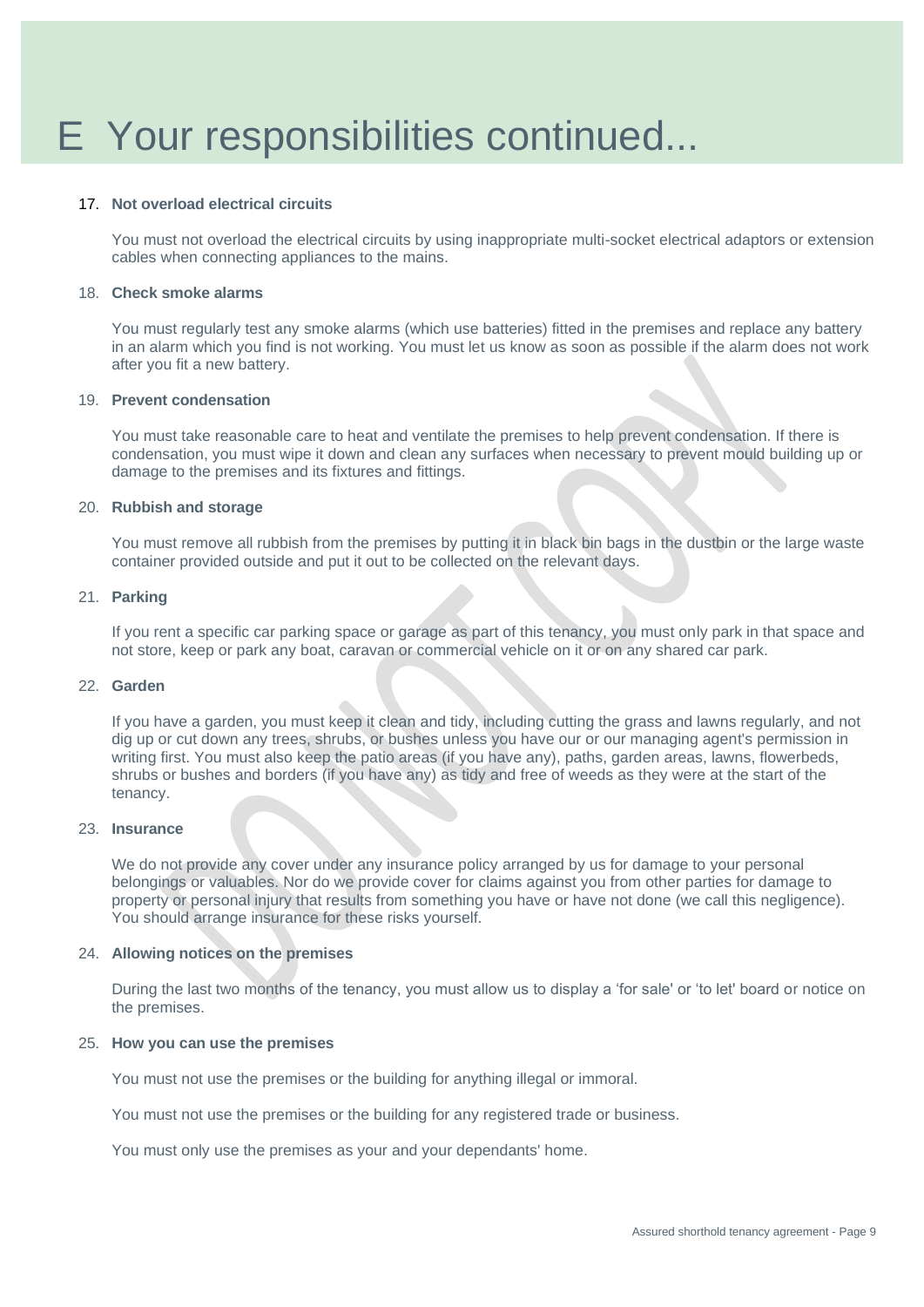#### 26. **Not change locks/lost keys and other security devices**

You must not change or install any locks on any doors or windows at the premises or the building, or have any extra keys cut for any locks without our permission in writing. If you lose the keys or other security devices to the premises or the building, we will recover the costs of replacements from you and provide you with evidence of our costs in writing.

#### 27. **Not alter the premises**

You must not change the inside or outside of the premises in any way apart from decorating the inside of the premises to a good standard in a colour we or our managing agent approve in writing before you carry out the work.

#### 28. **Not damage the premises**

You must not damage the premises or the building, or allow anyone else to damage them. You must advise us of any damage to the premises or the building so that we can make repairs.

#### 29. **Not damage installations**

You must not do anything to the electrical, lighting, hot water or heating installations or fixtures or any of the kitchen units and appliances or sanitary fittings or any other fixtures and fittings. You must not remove these items from the premises or the building.

### 30. **Not transferring your legal rights**

You must not transfer this tenancy to anyone else or take in lodgers, sublet, give up or share any part of the premises within the first three months of the tenancy. If you wish to do any of the above after the first three months you must first get our or our managing agent's permission in writing. If we or our managing agent give you permission you must pay the reasonable costs involved for preparing the documents to transfer the tenancy. We can only recover the reasonable costs we incur*.* You will continue to be responsible for all your responsibilities in this agreement until a new agreement has been signed which details the transfer to someone else.

#### 31. **Empty premises**

You must not leave the premises empty for any continuous period of more than 14 days, without telling us first. If you plan to leave the premises empty for more than 28 days, you must leave a key with us or our managing agent in case there is an emergency where we or our managing agent may need to get into the premises.

#### 32. **Nuisance and noise**

You must not do anything at the premises or the building (including playing any radio, television or musical instrument) which causes a nuisance to or annoys us or your neighbours or which might reasonably be considered to be antisocial behaviour. In particular, you must not play any music which can be heard outside the premises between 11.00pm and 8.30am.

#### 33. **Harassment**

You and anyone visiting your premises must not harass anyone for any reason so that anyone in the building is offended and cannot live there peacefully.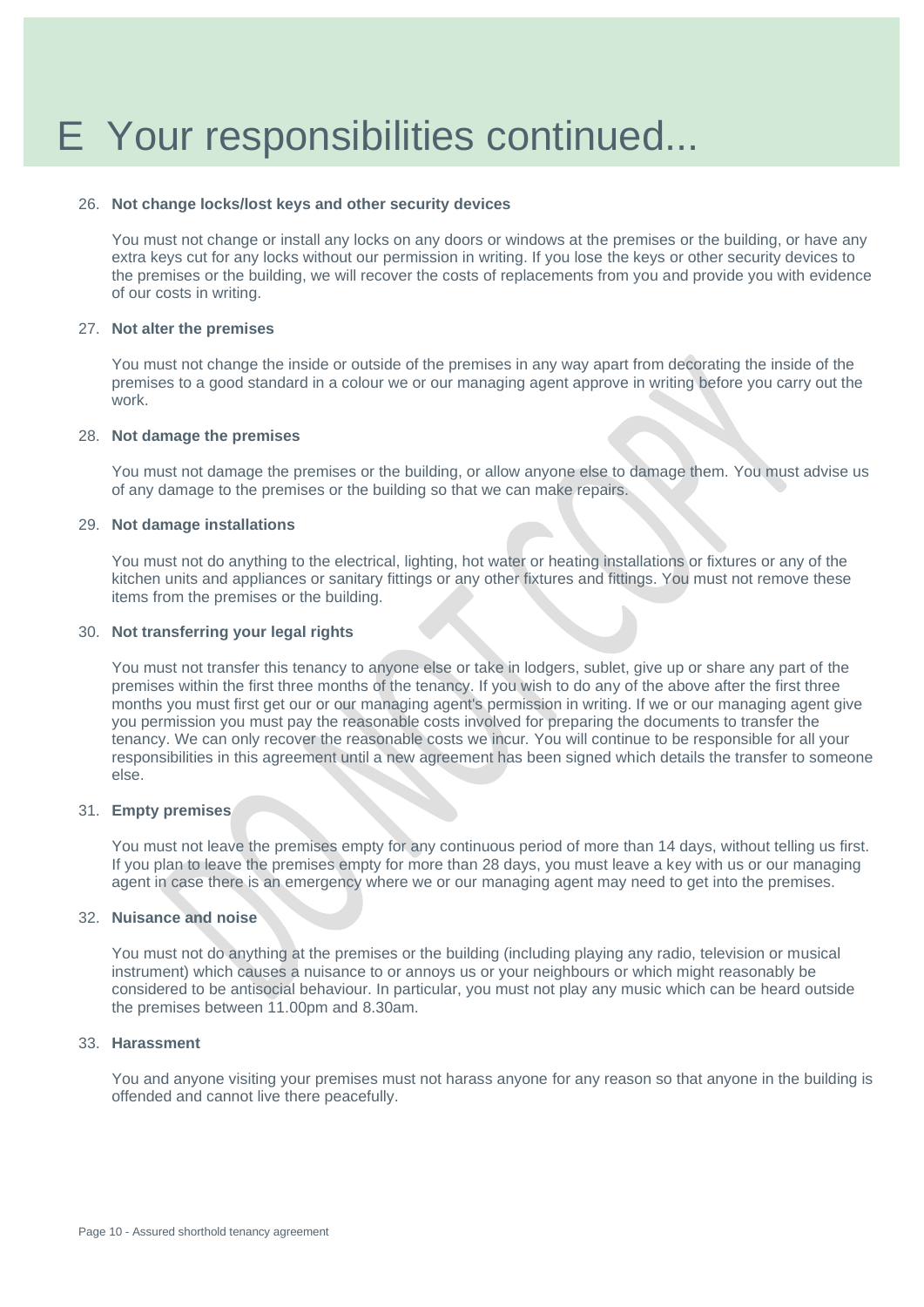#### 34. **Not place notices on the premises**

You must not place any sign, poster, or item of clothing on the premises which can be seen from the outside.

#### 35. **Not fix an aerial or satellite dish**

You must not fix any aerial or satellite dish on the premises or the building, or install cable television or telephone cables without first getting our or our managing agent's permission in writing. If we or our managing agent give you our permission you must pay all the costs involved (including removing an aerial or dish at the end of the tenancy) and the reasonable costs of making good any damage or redecorating, if necessary.

#### 36. **Not fix blinds to windows**

You must not fix blinds to the windows of the premises unless we or our managing agent have already given you our permission in writing. If we or our managing agent do give our permission, we may ask you to remove the blinds and repair any damage at the end of the tenancy.

#### 37. **Animals and pets**

You must not keep any animals, reptiles, insects, rodents or birds at the premises without first getting our or our managing agent's permission in writing. If we or our managing agent do give our permission we may ask you to pay an additional amount towards the deposit (within the deposit limits allowed by law) to cover any possible damage the animal or pet may cause.

#### 38. **Our contents**

You must not remove the furniture, equipment and belongings shown in the inventory from the premises without getting our or our managing agent's permission in writing first.

#### 39. **Shared areas**

You must not block any shared passageways, hallways and staircases, or keep any bicycle, pushchair or other item in any shared area of the premises or building without first getting our or our managing agent's permission in writing. You must also not hang any clothes or other items on the outside of the premises or in any shared garden unless we or our managing agent give you our permission in writing.

#### 40. **Not fix items to walls**

You must not fix any posters, pictures, photographs or ornaments to the walls, ceilings or woodwork with nails, glue, sticky tape, Blu-tack or similar fixings except a reasonable number of picture hooks. You must repair or pay us the reasonable costs of repairing any unreasonable damage, marks or holes caused by, or as a result of, removing any fixings.

#### 41. **Washing machines and tumble dryers**

You cannot make any claim against us for any compensation for any loss or damage caused as a result of the washing machine or the tumble dryer (if you have one) breaking down and damaging your belongings.

#### 42. **Claims for food in your freezer**

You cannot make any claim against us for any compensation for any loss or inconvenience you suffer if the fridge or freezer (if you have either or both of these) breaks down and causes your food to thaw or become unfit to eat.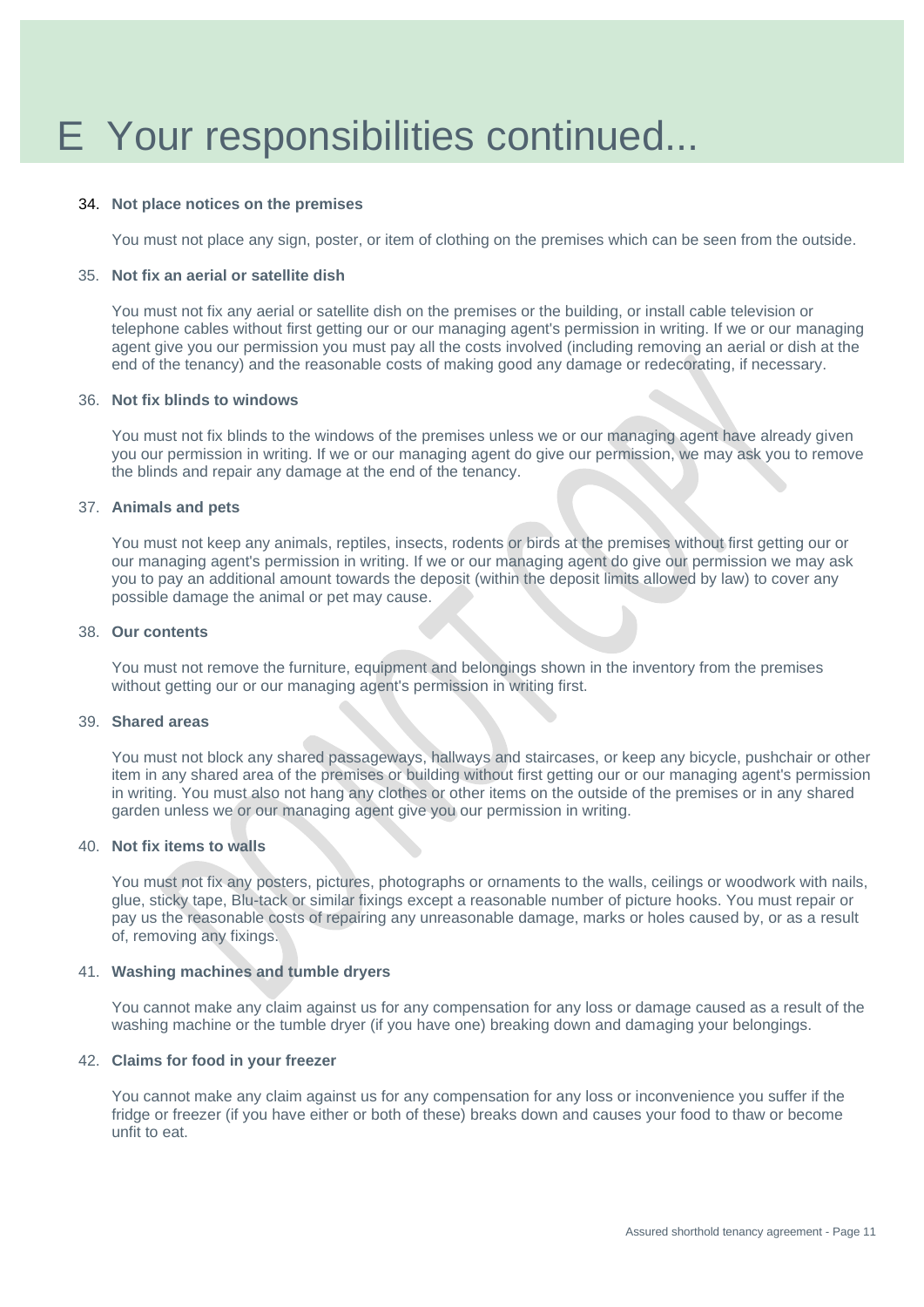#### 43. **Claims relating to lifts in your building**

You cannot make any claim against us for compensation if:

- a lift in the building cannot be used or breaks down;
- you or someone else has an accident caused by a lift; or
- the lift stops working and we are not responsible for putting it right.

#### 44. **Other claims**

Unless it is covered by insurance, you cannot claim against us for compensation for:

- any damage our agents, workmen or other staff cause;
- **EXECUTE:** a fault in any pipes, staircase or anything in the premises or building;
- anything which any caretaker in the building does or does not do:
- any inconvenience you suffer when we carry out work to the premises or the building (including work to premises next door or buildings we own nearby), such as decorating or carrying out repairs or alterations; or
- any effect that the lift has on your TV or other electrical equipment.

#### 45. **Notices**

You must give us copies of any notices, documents, proceedings or letters which relate to the premises as soon as you receive them.

#### 46**. Infestations**

During the tenancy you must take reasonable measures to keep the premises free of vermin (for example, rats), fleas or parasites. If the premises become infested because of something you have or have not done, you must arrange for the cleaning of any parts of the premises which are affected.

#### 47. **Payments made on your behalf**

If someone else pays us rent on your behalf, we will use this money in relation to this tenancy only. In no circumstances will we use this money to create a new tenancy for any other person.

#### **At the end of the tenancy**

#### 48. **Forwarding address**

Just before or immediately after the tenancy ends, you must give us your new address so that we can contact you to give you back your deposit or part of it (this will depend on any charges we have to take from your deposit because you have, for example, damaged part of the property).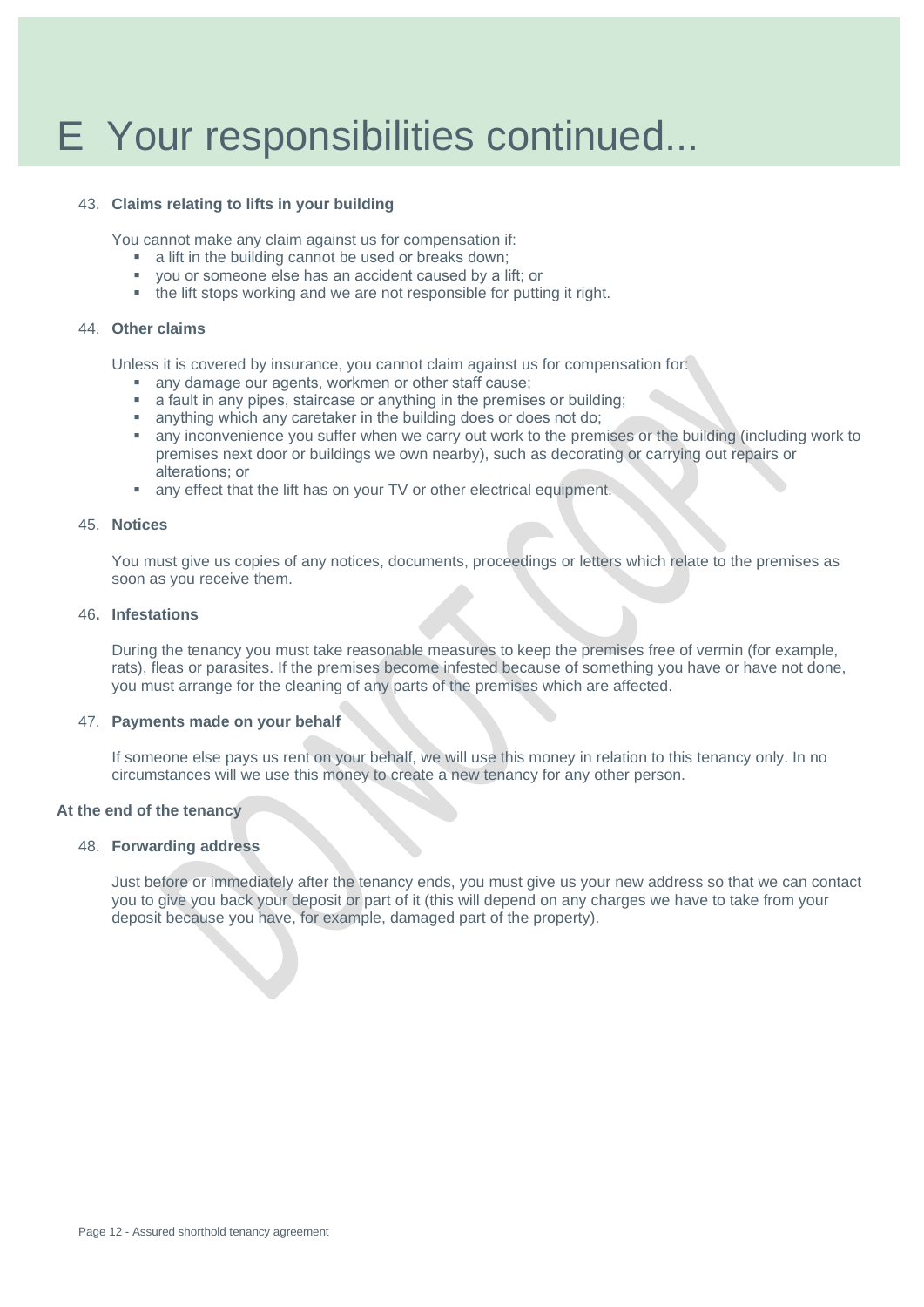#### 49. **When the tenancy ends**

- a. You must arrange for the premises to be cleaned to a professional standard. This includes washing or dry cleaning (including ironing and pressing) all linen, bedspreads, blankets, curtains, upholstery and soft furnishings and other items set out in the inventory and cleaning any carpets shown in the inventory (if they have been marked during the tenancy).
- b. You must repair any damage to the premises or to our furniture and fittings (including replacing them, if necessary) if you, a member of your household or one of your visitors caused the damage. If you do not, we will seek to recover a reasonable amount to repair any damage or replace any furniture and fittings if you fail to replace or repair anything under this clause.
- c. You must repair any wall or other surfaces on which you have hung photographs, pictures, posters and so on.
- d. You must leave all our furniture and fittings (as shown in the inventory) in a good, clean condition (apart from reasonable wear and tear) in the same rooms as they were in when you moved in.
- e. If you decorated or changed any rooms or part of the premises without our written permission we will seek to recover the reasonable cost of redecorating.
- f. You must arrange for any electricity, gas, water and phone meters to be read immediately before the end of the tenancy and pay any outstanding amounts you owe the companies who provide these services (including cable TV) up to and including the day the tenancy ends.
- g. You must arrange to return any television or other equipment or appliance you have hired or rented to the company you rented it from.
- h. You must give the premises back to us and return the keys to the premises at the end of the tenancy to the place or person we have agreed with you.
- i. You must remove your personal belongings and any rubbish and leave the premises and our furniture, fixtures and fittings in good condition. You also agree that if you leave any personal belongings in the premises at the end of the tenancy we can choose to either:
	- remove any of your belongings you leave in the premises after the end of the tenancy; or
	- charge you rent at the rate set out in this agreement until you remove your personal belongings and hand back all the keys to the premises and the building.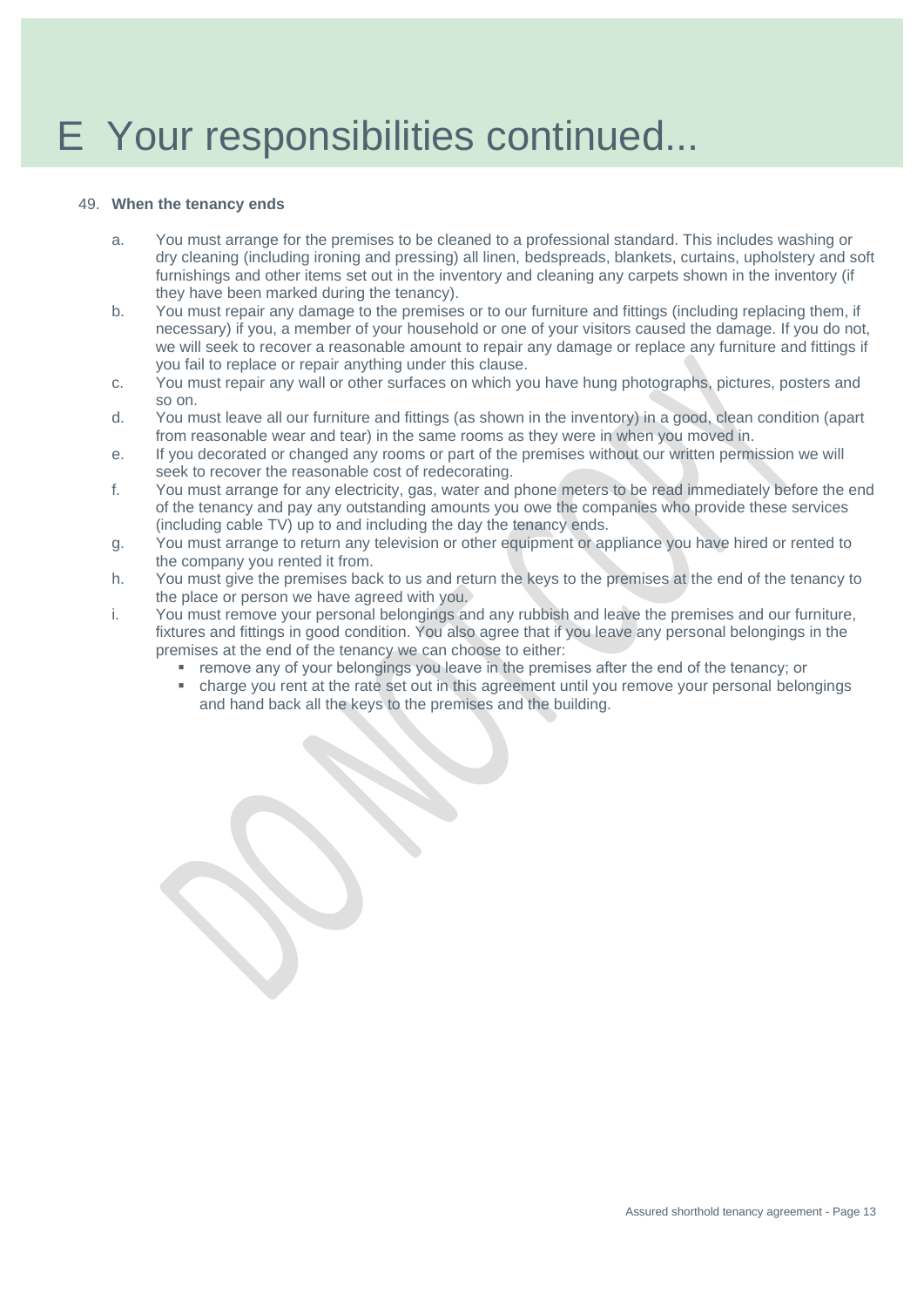# F Our responsibilities

We agree to do the following:

#### 1. **Cleaning**

We will make sure the premises are in a clean and tidy condition before your tenancy starts and make sure all appliances are in good condition and working properly.

#### 2. **Costs of preparing this agreement**

We will pay the cost of preparing this agreement.

#### 3. **Other payments for the premises**

We will pay any other bills for the premises during the tenancy except any amount which you have to pay under part E of this agreement.

#### 4. **Not increase the rent**

We will not increase the rent within the initial term of the tenancy as shown in Clause B4.

#### 5. **Our appliances**

We will take reasonable steps to make sure the gas and electrical appliances, and other similar mechanical appliances in the premises for which we are responsible, work properly. We will repair them at the start of and during the tenancy, as long as the repairs are needed as a result of reasonable wear and tear.

#### 6. **Repairs**

Section 11 of the Landlord and Tenant Act 1985 as amended by Section 116 of the Housing Act 1988 applies to this agreement. This means that we are responsible for repairing and maintaining the installations in the premises which supply water, gas and electricity, and any sanitaryware (basins, sinks, baths ,toilet bowls, cisterns, showers and so on), but not other fixtures, fittings and appliances for using water, gas or electricity. We will repair and maintain the installations in the premises for general heating, cooking and heating water. We will take account of the age, character and life of the premises and the area they are in to decide what level of repair we need to carry out.

#### 7. **What we do not have to repair**

We will not have to repair:

- a. anything which you are responsible for repairing;
- b. the premises if they are totally destroyed or damaged by a storm or flood; or
- c. anything which you are entitled to remove from the premises.

#### 8. **Quietly enjoying the premises**

We will allow you to quietly enjoy the tenancy. This means you can live in your home without any illegal interruption from us or others on our behalf as long as you have paid the rent and carried out your responsibilities as set out in this agreement.

#### 9. **Insurance**

We will keep the premises and our contents (if any) insured for any amounts we feel appropriate. We will insure the premises against fire and other risks normally covered by a comprehensive household insurance policy and any other risks we consider necessary.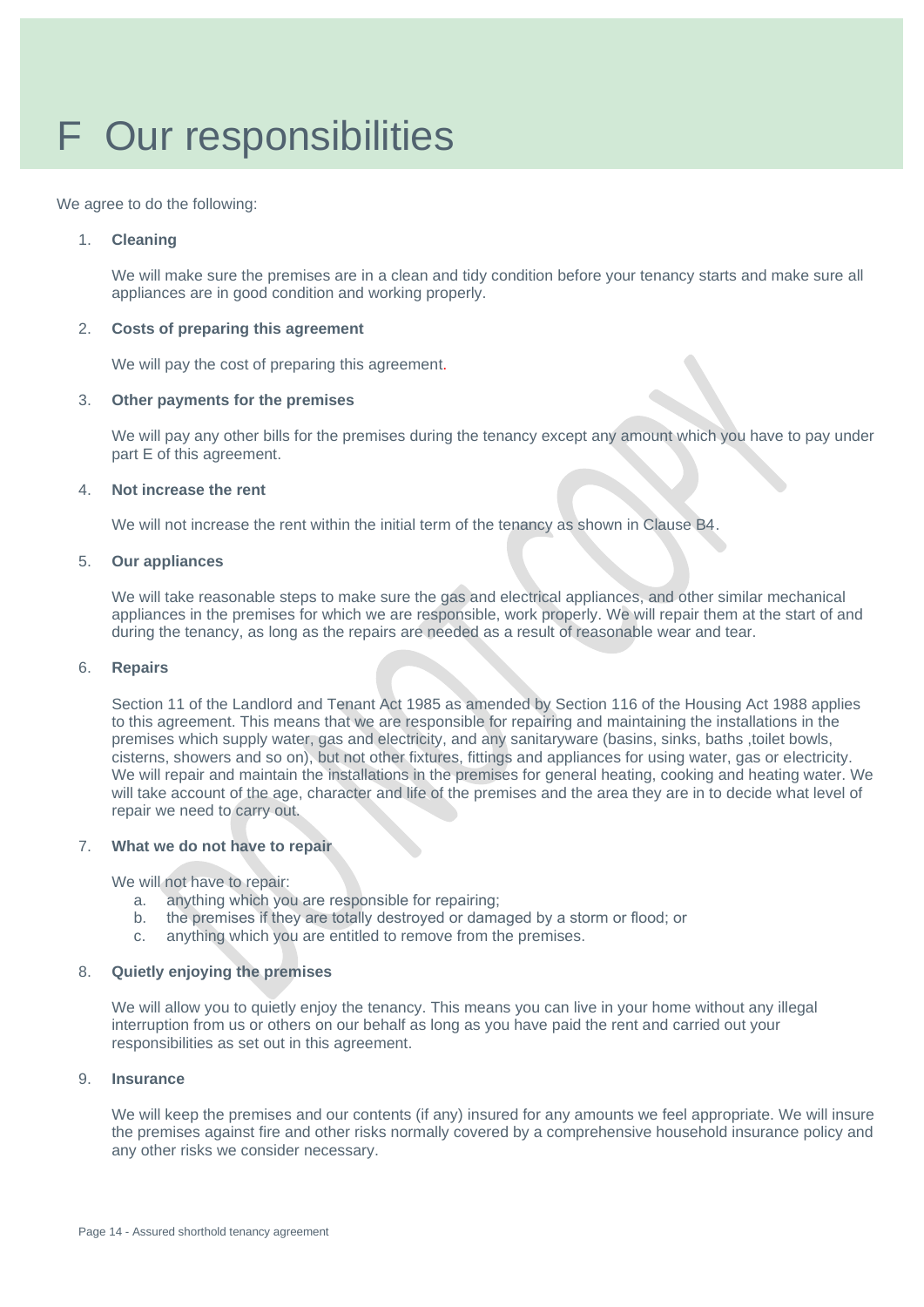#### 10. **If you cannot live in the premises - suspending your rent**

If the insurers consider that you cannot live in the premises because of damage to them or the building by any insured risk and the damage is not your fault, or they have not been damaged as a result of something you have or have not done (we call this negligence), you will not have to pay any rent until you can live in the premises again. Or, you may give us written notice to end the tenancy immediately. If you end the tenancy we will pay you any rent you have paid to us for any period after the end of the tenancy.

#### 11. **Not paying you compensation**

We will not pay you any compensation if you cannot live in the premises and we have told you that you do not have to pay us rent until you can live in the premises again.

#### 12. **Suspending part of the rent**

If you cannot live in or use part of the premises you will not have to pay a percentage of the rent until the whole premises are fit to live in again.

#### 13. **Arbitration**

If we (or our managing agent) and you cannot agree on a percentage to pay under clause F12 above, we may use arbitration to sort the matter out (under arbitration an independent professional will settle any dispute between us), as long as you and we agree and agree that the cost of arbitration will be determined by the arbitrator. This clause does not affect either our or your right to take a dispute to the courts in the usual way.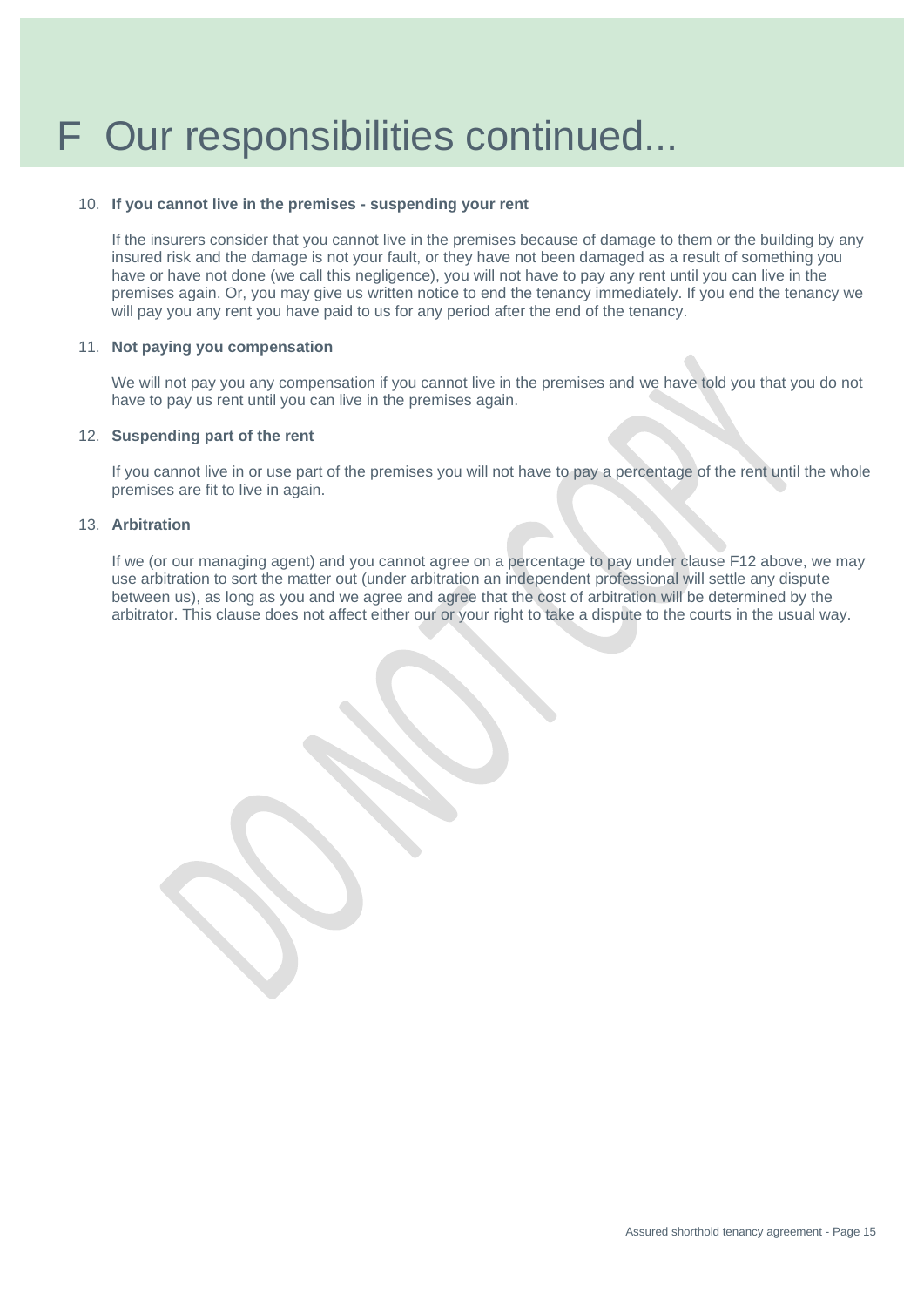### G Inventory and condition of the premises

We and you agree to the following:

#### 1. **Producing an inventory**

We will be responsible for arranging and paying for an inventory and description of the condition of the premises.

#### 2. **Charge for checking the inventory**

We will be responsible for paying the charge to check the inventory at the start of the tenancy.

#### 3. **Accepting the inventory**

If you do not come to the appointment to check the inventory, we will assume that you agree to the inventory and description of the condition of the premises as being a true and full record of the condition of the premises at the time you moved into the property.

#### 4. **Checking the inventory**

At the end of the tenancy, we will check the inventory, or arrange for it to be checked by someone who is independent from us. If you do not keep an appointment to check the inventory you must accept what we or they find when we check the inventory.

#### 5. **Charge for checking the inventory at the end of the tenancy**

We will be responsible for paying the fee for checking the inventory at the end of the tenancy.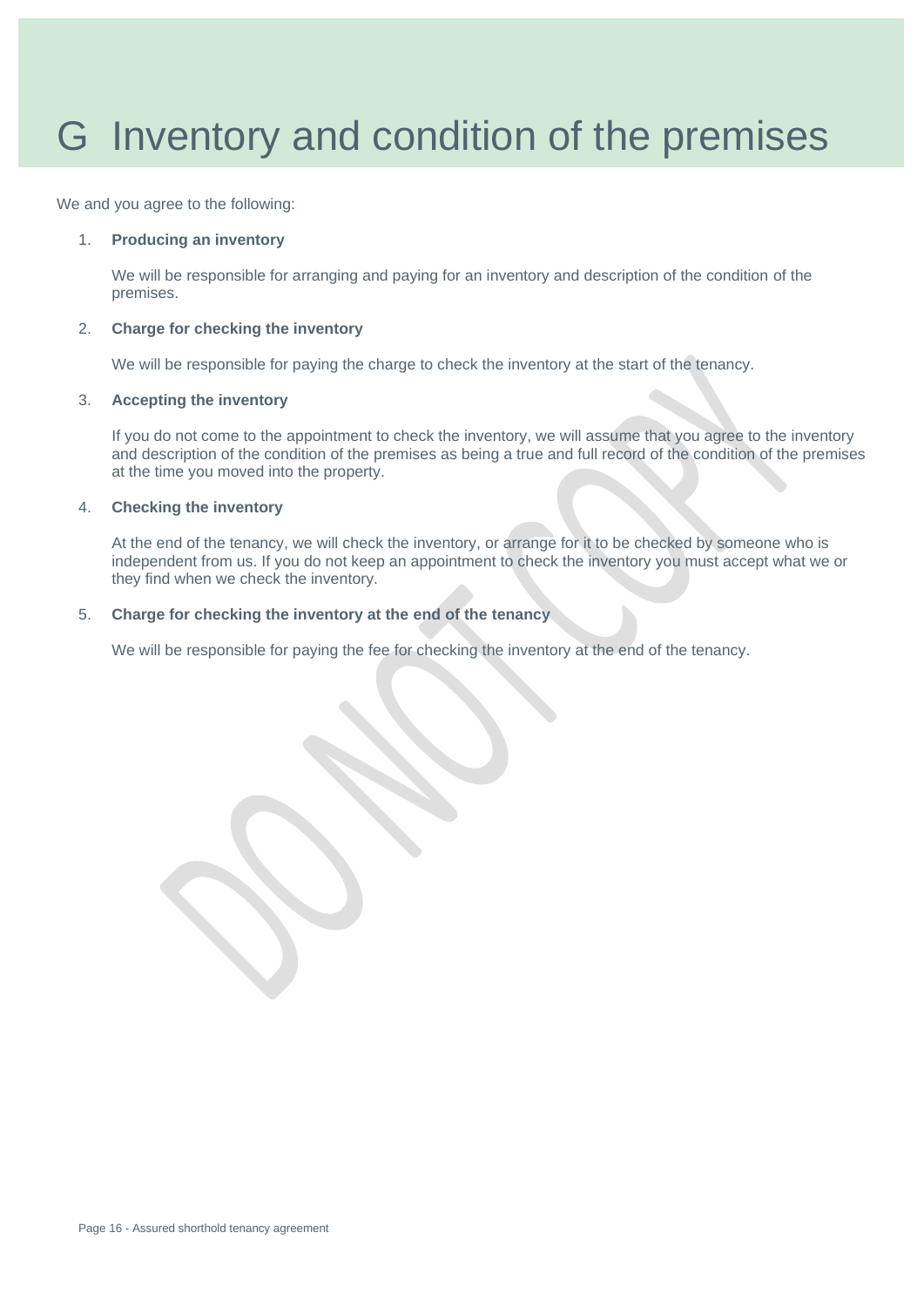### H Protecting your deposit

NOTE: This section has not been written under the Plain English Campaign Crystal Mark.

The landlord or letting agent protecting the tenancy deposit must give Prescribed Information to all tenants at the property in accordance with The Housing (Tenancy Deposits) (Prescribed Information) Order 2007. They must do this within 30 days of receiving the deposit from the tenant.

Your deposit is protected by **mydeposits**. 1st Floor, Premiere House, Elstree Way, Borehamwood, Hertfordshire, WD6 1JH.

#### 1. **Using the deposit**

The deposit referred to in clause B6 is taken to make sure you keep to your responsibilities in this agreement. We may take some money from the deposit to pay for any or all of the following reasons:

- a) Any damage, or compensation for damage, to the premises its fixtures and fittings or for missing items for which the tenant may be liable, subject to an apportionment or allowance for fair wear and tear, the age and condition of each and any such item at the commencement of the tenancy, insured risks and repairs that are the responsibility of the landlord.
- b) The reasonable costs incurred in compensating the landlord for, or for rectifying or remedying any major breach by the tenant of the tenant's obligations under the tenancy agreement, including those relating to the cleaning of the premises, its fixtures and fittings.
- c) Any unpaid accounts for utilities or water charges or environmental services or other similar services or Council Tax incurred at the property for which the tenant is liable.
- d) Any rent or other money due or payable by the tenant under the tenancy agreement of which the tenant has been made aware and which remains unpaid after the end of the tenancy.

#### 2. **Changing tenants during the tenancy and protecting your deposit**

We will not have to refund the deposit or any part of the deposit before the end of the tenancy if you or one or more of you move out of the premises. If you rent the premises as a joint tenant and a joint tenant moves out, you are responsible for telling us when they moved out.

#### 3. **Returning your deposit**

If there is not dispute, we will keep or give you back your deposit in line with the amounts you and we have agreed to take off (if there are any) as a result of you breaking your responsibilities under this agreement. We will do this within 10 working days of you and us agreeing to do this.

#### 4. **Taking amounts from the deposit**

At the end of the tenancy we can, if you agree, take any money you owe us under this agreement from your deposit. We will not do this without your permission. We will let you know in writing the reason for the amounts we are planning to take. We will do this within 20 working days of the end of the tenancy. We will send the notice to the address you gave us under clause E50 of this agreement.

#### 5. **Notice of disputes**

You should do your best to let us know in writing if you plan to disagree with any of the amounts we plan to take from the deposit within 10 working days of you receiving the notice of the amounts we plan to take.

#### 6. **Repaying the deposit**

We will return your deposit or part of your deposit (if this applies) to you by cheque, bank draft or direct into your bank account. If you are a joint tenant we may return the deposit or part of the deposit to any one of you for, and on behalf of, all of you, unless we say otherwise in writing.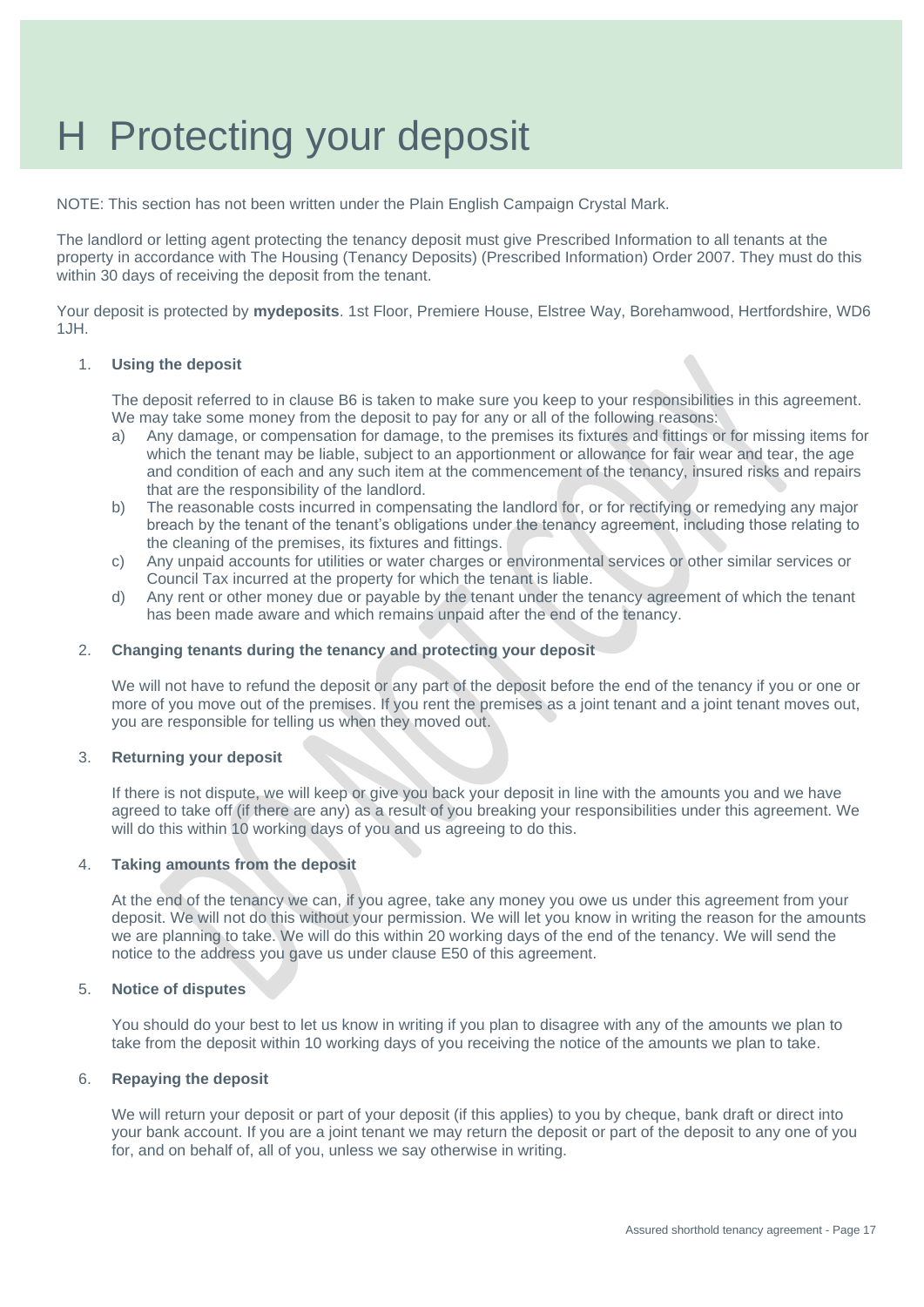### H Protecting your deposit continued…

#### 7. **Joint tenant consent to adjudication**

There being multiple tenants, each of them agrees with the other(s) that any one of them may consent on behalf of all the others to use alternative dispute resolution through a tenancy deposit protection scheme to deal with any dispute about the deposit at the end of the tenancy.

#### 8. **Handling disputes**

If you and we cannot agree to the amount we plan to take from your deposit and this amount is £5,000 or less, we may refer the matter to the appropriate scheme that is protecting your deposit for them to decide what to do with your deposit. We or you must let the scheme know in writing that we or you do not agree to the amount we plan to take from the deposit as soon as possible after you receive details of the amount we plan to take. If, after 20 working days, we and you have not managed to sort the matter out we will pass the matter to the appropriate scheme that is protecting your deposit so they can ask the appropriate independent case examiner (ICE) to decide what to do with your deposit. If the ICE is later asked to sort out any dispute they may refuse to deal with the matter. You and we must agree to co-operate with the investigation to reach a decision we both agree to.

If the amount we plan to take from your deposit is over £5,000, we and you must agree to use formal arbitration with an arbitrator the ICE of the scheme protecting your deposit has chosen. The ICE may decide to look into the matter if we and you agree. If we choose an arbitrator to look into the matter, you and we will have to pay an administration fee for any costs relating to the arbitration.

Our and your legal rights to take legal action through the county court will not be affected by this clause.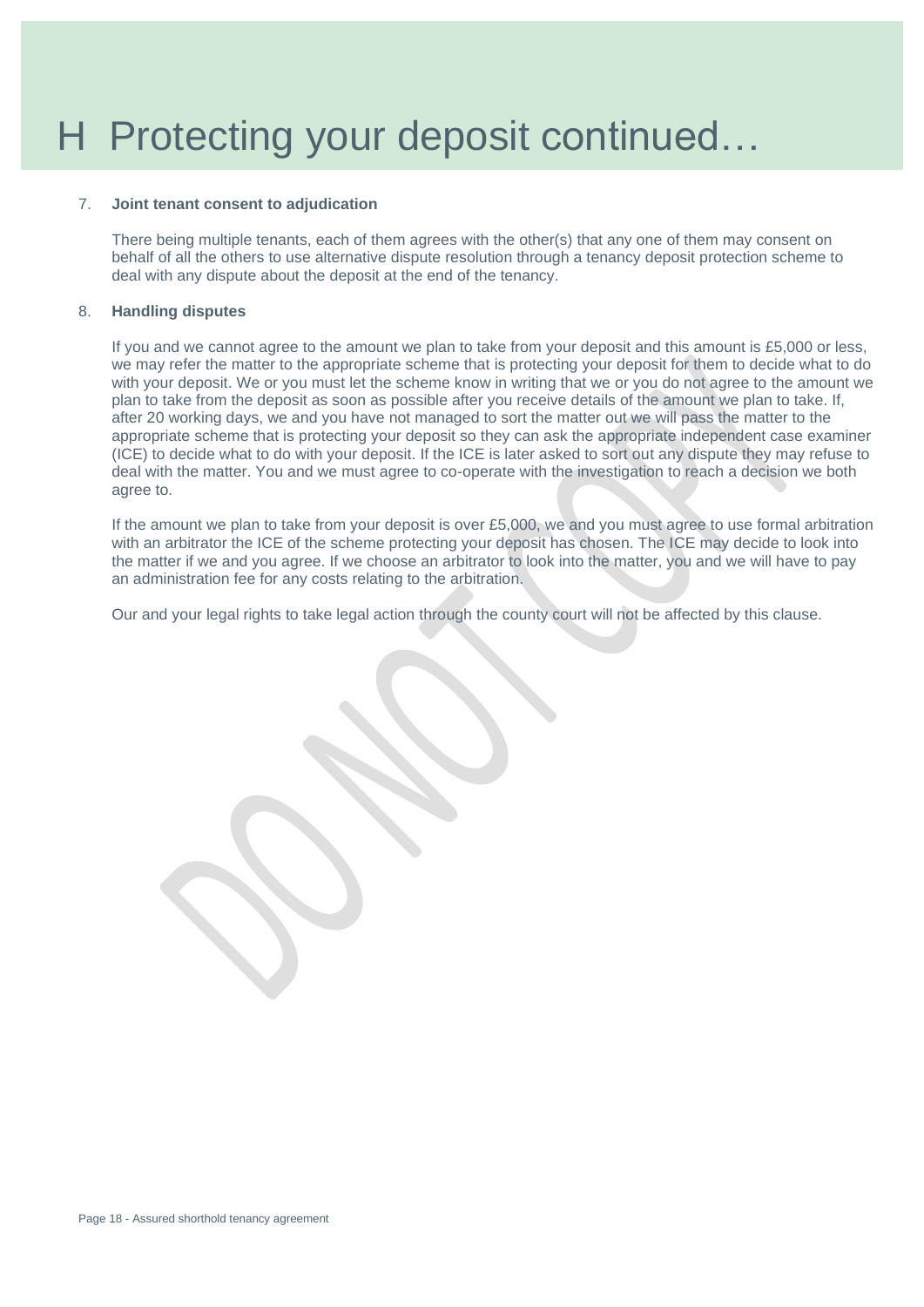### I Ending the tenancy

#### 1. **Our right to re-enter the property - known as forfeiture**

The Protection from Eviction Act 1977 protects you from us ending your tenancy immediately. It says we must get a court order to repossess (take back) the premises if you do not do all the things you have agreed to do under your obligations of the tenancy and you have failed to put right or sort out the problem in a reasonable time.

If you are not sure about your rights or you need more information to help you understand this clause, you should get advice from a solicitor or your local Citizens Advice.

We are entitled to repossess the premises, and this tenancy will end immediately, if you:

- a. do not pay all or any of the rent 14 days after it was due, whether or not we have formally asked you to pay it;
- b. do not keep to any significant agreement or major responsibility in this agreement;
- c. have a bankruptcy order made against you or your guarantor, or you transfer your estate or sign any deed of arrangement for the benefit of your creditors; or
- d. leave the premises and do not mean to return.

#### 2. **Grounds for grant of possession**

A court will grant us possession if any of the circumstances mentioned in the following grounds (reasons) shown in the Housing Act 1988 (as amended by the Housing Act 1996) applies:

#### Ground 8

At both the time that we give notice that we will start court proceedings and at the time of the court proceedings you are still:

- a. at least eight weeks behind with your rent if you pay rent every week or every fortnight;
- b. at least two months behind with your rent if you pay rent every month;
- c. at least three months behind with your rent if you pay rent every three months;<br>d. at least three months behind with your rent if you hav your rent each year
- at least three months behind with your rent if you pay your rent each year.

#### 3. **Possible grounds for grant of possession**

The court might grant us possession in the following circumstances:

Ground 10

At both the time we give notice that we will start court proceedings and at the time of the court proceedings you owe some rent.

Ground 11

You have a history of often being behind with your rent.

Ground 12

You have broken one or more of your responsibilities under the tenancy agreement.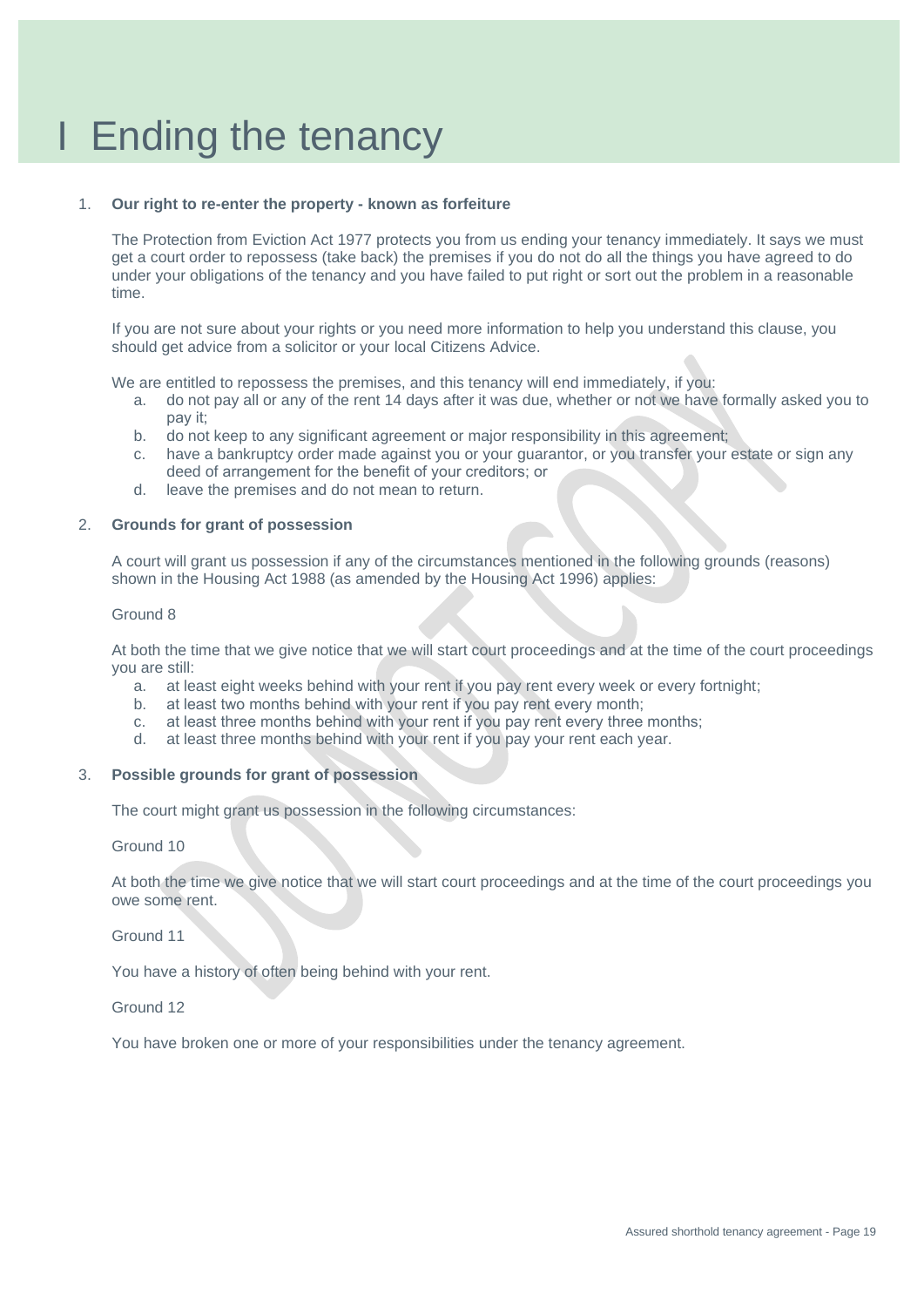### I Ending the tenancy continued...

3. Continued...

Ground 13

The condition of the premises or the shared areas of the building of which the premises is part of has deteriorated because of your behaviour or that of any other person living there.

#### Ground 14

You, or someone living or visiting the premises, have been guilty of causing a nuisance or annoying neighbours. Or, a person living with or visiting you has been convicted of using the premises, or allowing it to be used, for illegal purposes or has committed an offence which is one they can be arrested for in the premises or in an area near the premises.

#### Ground 15

The condition of the furniture has deteriorated because it has been badly treated by you or someone living at the premises.

#### Ground 17

We gave the tenancy to you after you or a person acting on your instructions gave a false statement.

If any of these conditions apply to you, we may re-enter the premises and the tenancy will end.

However, if any of these conditions apply and you are living in the premises, we will not repossess the premises without getting a court order first.

Any action we take to repossess the premises will not restrict or limit any other legal rights we may have.

#### 4. **Giving notice at the end of the fixed term**

You must give us at least one month's notice in writing when you want to end the tenancy. The notice must not end before the last date of the tenancy set out in clause B4 and must end on the day before the rent is due. You will still be legally responsible for paying the rent and for all other responsibilities under this agreement until the notice ends and you have moved out of the premises.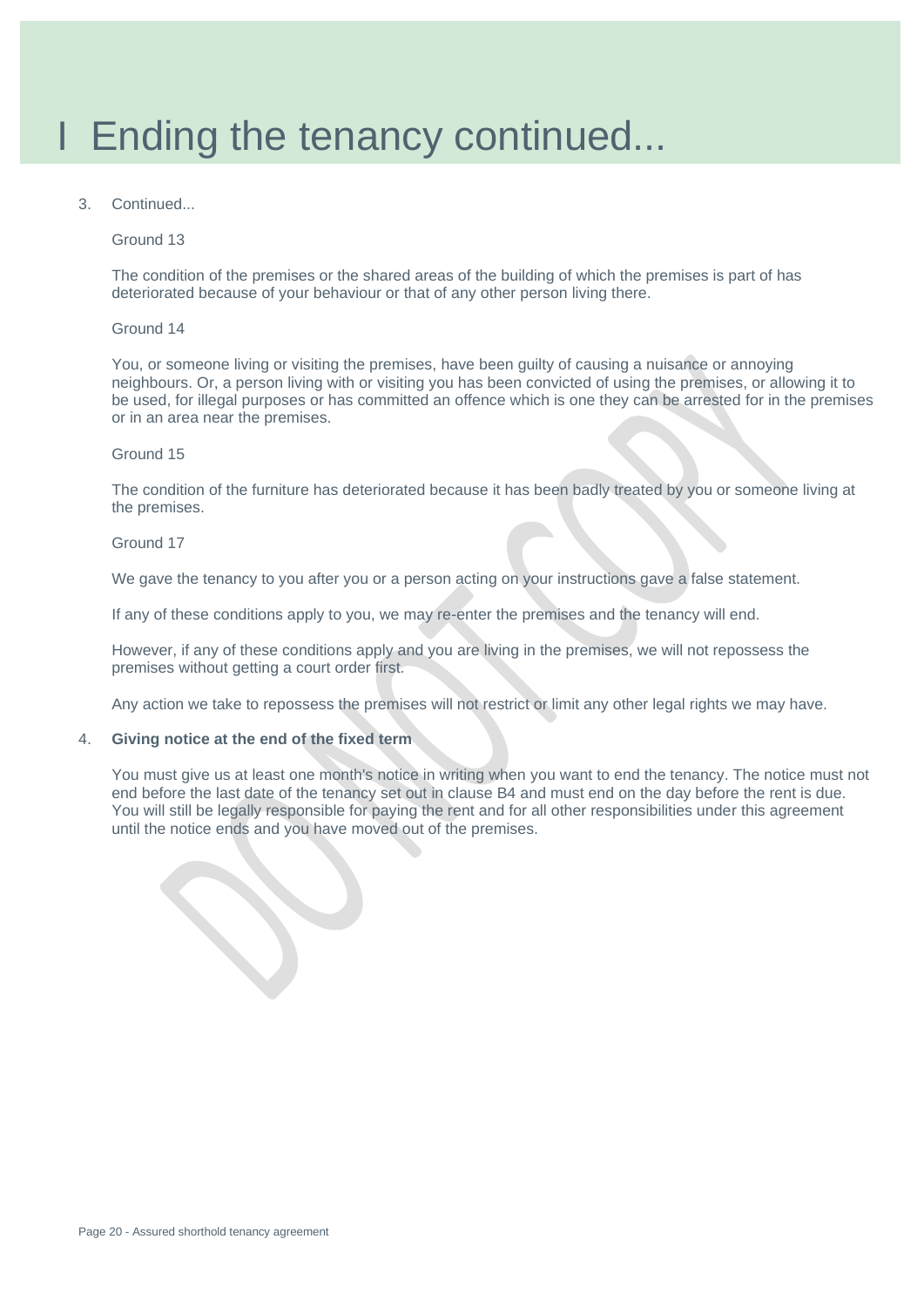### J Special terms for the tenancy

NOTE: the following clauses have been selected or written by the creator of this agreement and have not been written under the Plain English Campaign Crystal Mark.

We and you agree to the following:

#### 1. **Landlord break clause**

You agree that we may end the tenancy by giving you written notice. The law requires us to give you two months' notice under Section 21 of the Housing Act 1988 if we wish to end the tenancy. In order to end the tenancy early we may serve on you a section 21 notice at any time after four months from the beginning of the tenancy as set out in Clause B4 of this agreement. The tenancy will come to an end on the date referred to in the section 21 notice, which will be at least two months from service of the notice. Clause D3 of this agreement details the methods for service of notices.

#### 2. **RPI rent increase**

We will not increase the rent within the first 12 months of your occupation of the property. If the tenancy extends beyond one year, we may increase the rent by giving you not less than one month's notice in writing specifying the new rent and the date on which the change in rent will take effect. The rent will increase by the percentage increase in the Retail Price Index published immediately prior to the date of the renewal, or by 10% depending on which amount is the greater. This increase will be based on the rent payable in the first year and any subsequent year thereafter. The increased rent will be rounded up to the nearest pound.

#### 3. **Browns Green District Heating Scheme – IF APPLICABLE**

If the premises form part of the Browns Green, Handsworth Wood, Birmingham development you agree with us to enter into a separate Heat Agreement and to make monthly payment by Standing Order for the provision of the supply of heating and hot water to the Premises.

#### 4. **Water Systems**

You must flush out infrequently used outlets (including showerheads and taps) at least weekly and clean and de-scale showerheads and hoses at least every 3 months to reduce the risk of Legionella bacteria.

#### 5. **Deposits**

We have not taken a deposit from you and there is no protection with 'mydeposits'. At the end of the tenancy we will pursue any unpaid rent and the cost of any dilapidations where these are more than normal fair wear and tear in the property through the County court and High court in all cases.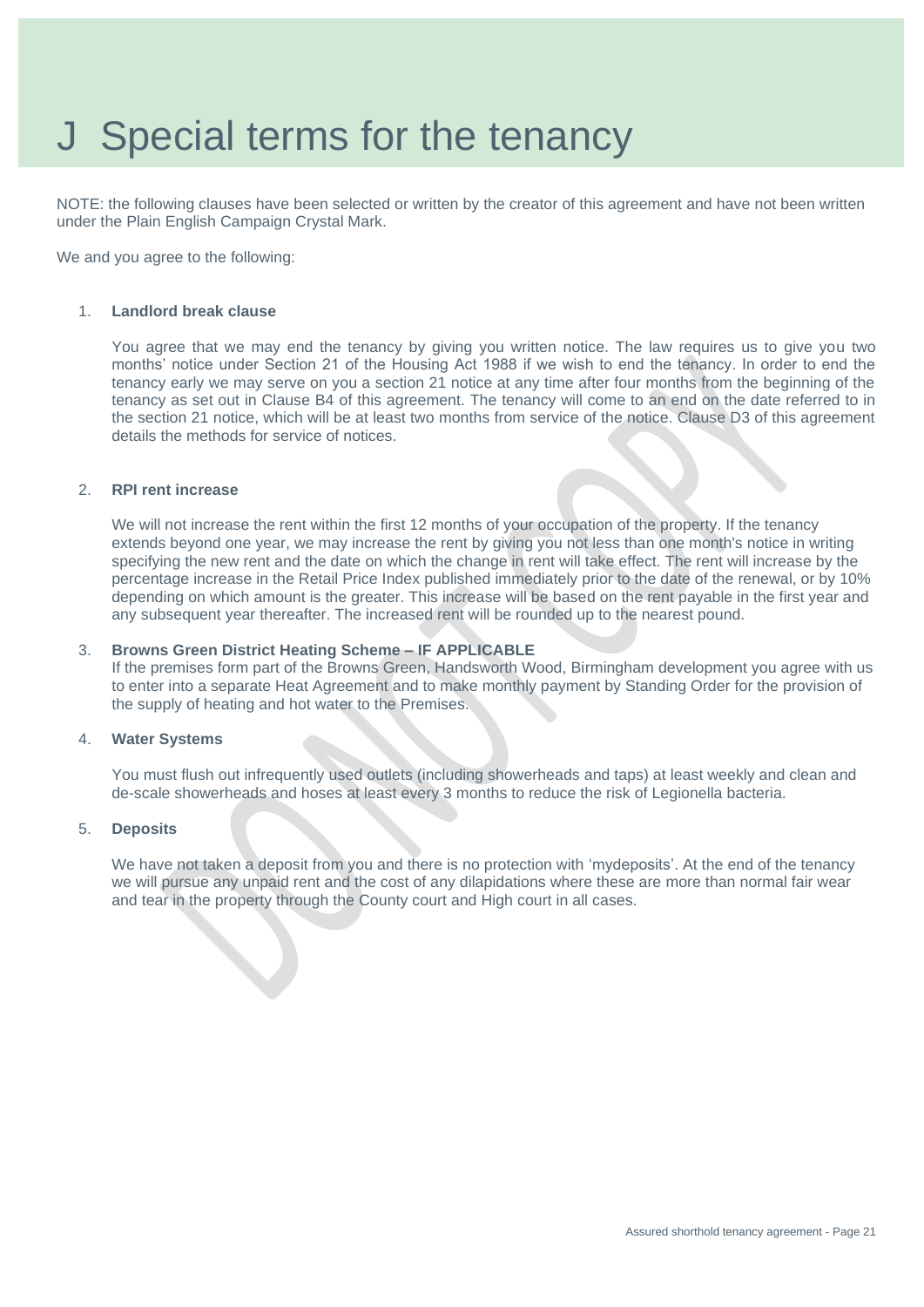# ATTACHMENT 1

### **REGULATIONS FOR THE SHARED AREAS OF THE BUILDING IF YOU LIVE IN A FLAT**

You must not do the following:

- 1. You must not block any cisterns, waste or soil pipes or rubbish chutes in the building (if there are any) and you must keep them free from rubbish.
- 2. You must not allow any rubbish to build up in the premises or the building and you must put all rubbish in the bins or other proper rubbish containers (you must provide these). You must not pour any oil, grease or other substance down any drain or pipe in or around the premises which might be dangerous or damage the drainage system.
- 3. Between 11.00pm and 8.30am you must not:
	- a. play or use any piano, record player, radio, loudspeaker or mechanical or other musical instrument;
	- b. use any equipment or machinery of any kind (such as a vacuum cleaner);
	- c. sing loudly; or
	- d. make any other noise which could annoy any of your neighbours, or be heard outside the premises.
- 4. You must not:
	- a. hang clothes or other items outside the premises; and
	- b. place any pot, flowerpot, window box or any container of any kind on any window sill or concrete or stone ledge of the premises or the building.
- 5. You must not throw rubbish out of any window of the premises or shake any mat out of the windows.
- 6. You must not keep or bring any bird, dog or other animal into the premises or into the building without first getting our or our managing agent's permission in writing. If we do give permission we still have the right to change our decision later.
- 7. You must not use or allow anyone to use any lift to carry goods or more people than the weight or number allowed, as shown in the lift.
- 8. You must not bring or keep on the premises anything which is or may become, in our opinion, unclean or unsightly.
- 9. You must not park cars in any yard, garden or driveway of the building.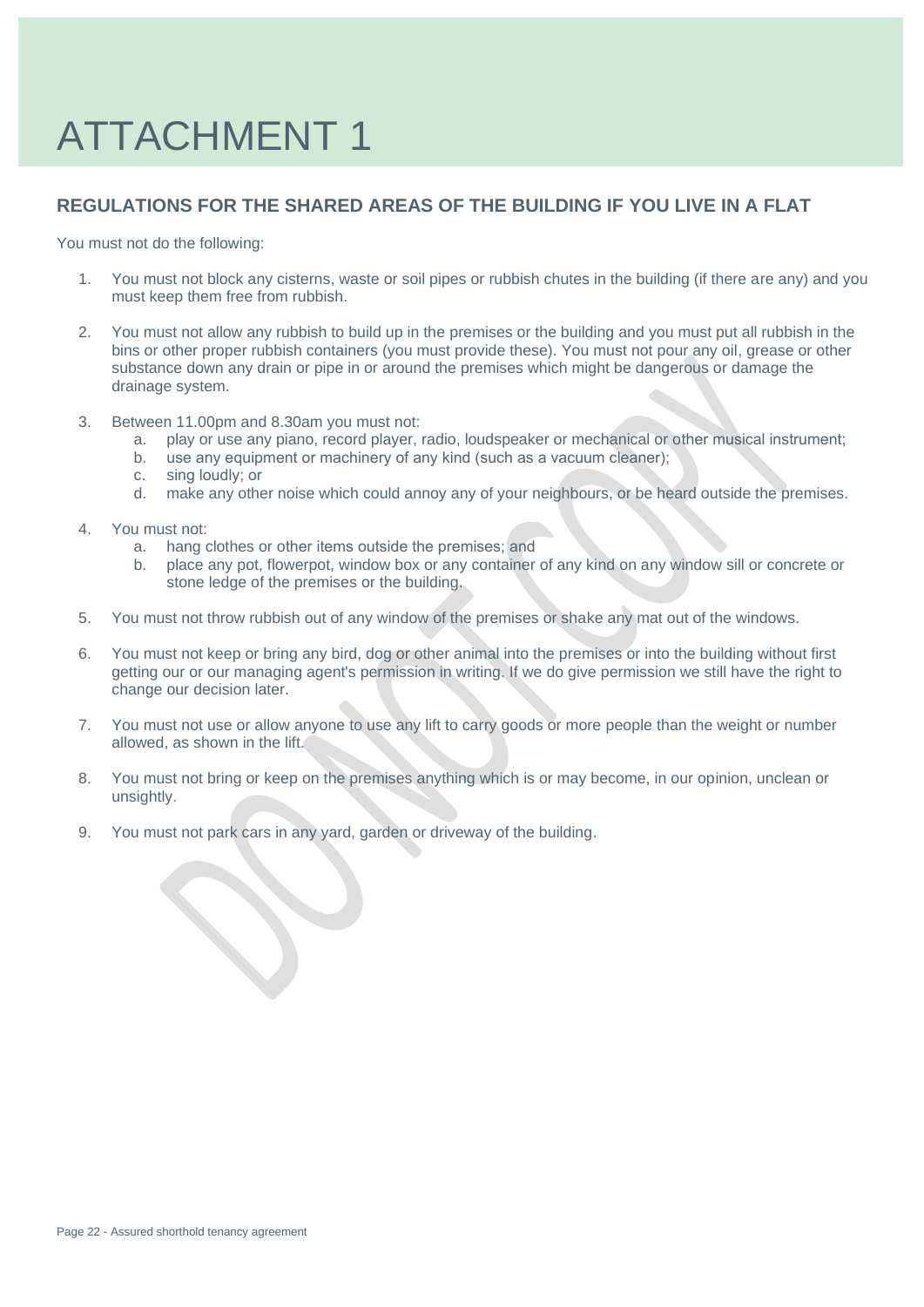# ATTACHMENT 2

NOTE: This addendum has not been written under the Plain English Campaign Crystal Mark.

### **GUARANTOR ADDENDUM**

This guarantor addendum relates to the tenancy agreement dated XXXX commencing on XXXX

| Dated:     | <b>XXXX</b>                                                                         |  |
|------------|-------------------------------------------------------------------------------------|--|
|            | Landlord: Evenbrook Limited                                                         |  |
|            | Address: Brecon House<br><b>Browns Green</b><br><b>Birmingham</b><br><b>B20 1FE</b> |  |
| Tenant:    | <b>XXXX</b>                                                                         |  |
| Address:   | <b>XXXX</b><br><b>XXXX</b><br><b>XXXX</b>                                           |  |
| Guarantor: | <b>XXXX</b>                                                                         |  |
| Address:   | <b>XXXX</b><br><b>XXXX</b><br><b>XXXX</b>                                           |  |
| Premises:  | <b>XXXX</b>                                                                         |  |
|            | <b>XXXX</b>                                                                         |  |
|            | <b>XXXX</b>                                                                         |  |
| Term:      | XXXX to XXXX                                                                        |  |
| Rent:      | Monthly rent of £ XXXX per month                                                    |  |
| Payable:   | Monthly in advance as detailed in the tenancy agreement detailed above              |  |

#### **Landlord and guarantor agreement**

In consideration of the landlord granting to the tenant the tenancy detailed above, the guarantor guarantees to the landlord that if at any time during the term of the tenancy or any extension of the term the tenant shall:

- a. default in payment of rent the guarantor will on demand pay the rent to the landlord to include any increased rental subsequently agreed between the landlord and tenant; and
- b. fail to observe or perform any of the obligations, undertakings or conditions contained in the tenancy agreement

The guarantor will indemnify the landlord immediately on demand in respect of any losses, damages, expenses and costs incurred by the landlord as a result of the tenant's default which the landlord is unable to recover from the tenant.

Signed by the guarantor:................................................. Witnessed by: .................................................

| Witnessed by:     |  |
|-------------------|--|
| Name:<br>Address: |  |
|                   |  |
|                   |  |
| Occupation:       |  |
|                   |  |

Assured shorthold tenancy agreement - Page 23